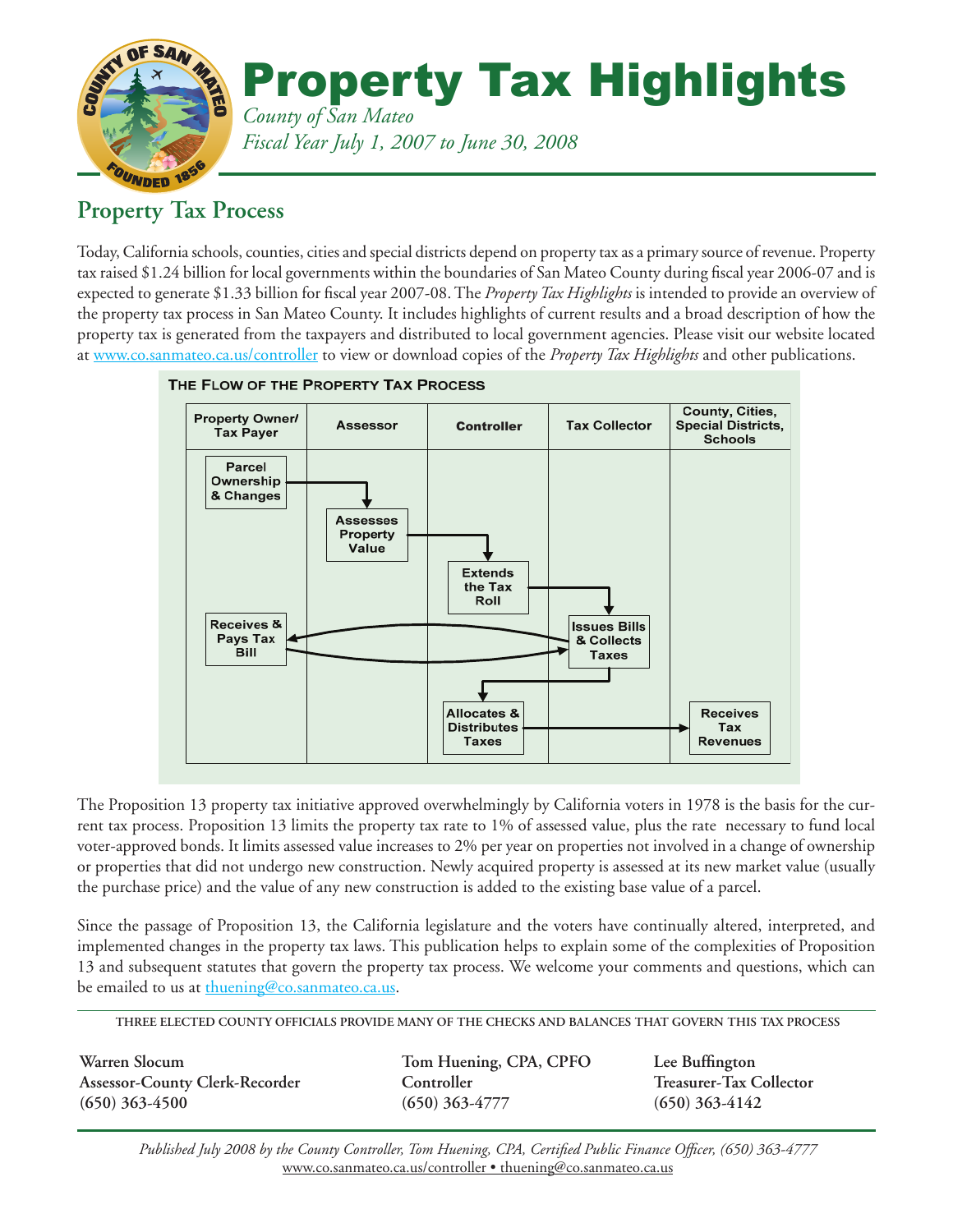## **Parcel Ownership and Taxpayers**

Annually, whoever owns taxable property on January 1 (the lien date) becomes liable for property tax based on the value of the property. The assessed value for most property is the prior year's assessed value adjusted for inflation up to 2%. However, if there has been a change in ownership, the new assessed value will be the market value of the property that changed ownership. New construction value is added to the property's prior base values.

*The owners of property in San Mateo County are responsible for timely payments of taxes, and late penalties can be significant.* 

| <b>Principal Taxpayers 2007-08</b> |                         |    |                       |                                        |  |  |  |  |  |  |
|------------------------------------|-------------------------|----|-----------------------|----------------------------------------|--|--|--|--|--|--|
|                                    | <b>Type of Business</b> |    | <b>Assessed Value</b> | % of Total<br>Assessed<br><b>Value</b> |  |  |  |  |  |  |
| Genentech                          | Biopharmaceutical       | \$ | 2,010,927,726         | 1.52%                                  |  |  |  |  |  |  |
| United Airlines                    | Air Transportation      |    | 1,760,548,364         | 1.33%                                  |  |  |  |  |  |  |
| Pacific Gas & Electric             | Utility                 |    | 1,570,481,766         | 1.19%                                  |  |  |  |  |  |  |
| Oracle                             | Software                |    | 586,436,369           | $0.44\%$                               |  |  |  |  |  |  |
| Pacific Shores Development         | Commercial RE           |    | 490.888.500           | 0.37%                                  |  |  |  |  |  |  |
| AT&T of California (SBC)           | Utility                 |    | 392,926,658           | $0.30\%$                               |  |  |  |  |  |  |
| Sun Microsystems                   | Software                |    | 368,615,259           | 0.28%                                  |  |  |  |  |  |  |
| Wells REIT II University Circle LP | Commercial RE           |    | 298,860,000           | 0.23%                                  |  |  |  |  |  |  |
| Westport Office Park LLC           | Commercial RE           |    | 244,494,000           | 0.18%                                  |  |  |  |  |  |  |
| Tyco Electronics (Tyco Thermal)    | Manufacturing           |    | 232,137,003           | 0.18%                                  |  |  |  |  |  |  |
| Total Top 10 Principal Taxpayers   |                         |    | 7,956,315,645         | 6.02%                                  |  |  |  |  |  |  |

The top ten taxpayers make up only 6.02% of total valuation. This is an indicator that the County has diversification within its tax base.

The County has 218,785 parcels that include both residential (homes, condos, and apartments) and non-residential businesses (hotels, retail, etc.) property. Utilities and railroads are valued across multiple parcels. Business personal property (machinery and equipment) is taxable where it has established "permanent status"; while vessels (boats) are assessed where moored, and aircraft are taxed at the location of the airport.

*Under Prop 13, similar properties can have substantially different assessed values based on the date of purchase.*

| <b>Major Reappraisals - Secured Property*</b>            |   |               |  |               |  |  |  |  |  |  |  |  |
|----------------------------------------------------------|---|---------------|--|---------------|--|--|--|--|--|--|--|--|
| 2006-07 Total Assessed Value<br>\$<br>114, 189, 015, 393 |   |               |  |               |  |  |  |  |  |  |  |  |
| Reason for Change in Appraisal:                          |   |               |  |               |  |  |  |  |  |  |  |  |
| 2% Prop 13 CPI adjustment                                | S | 2,308,020,224 |  |               |  |  |  |  |  |  |  |  |
| <b>Property Ownership Changes</b>                        |   | 5,551,066,580 |  |               |  |  |  |  |  |  |  |  |
| New Construction                                         |   | 780,958,360   |  |               |  |  |  |  |  |  |  |  |
| Other                                                    |   | 245,658,336   |  | 8,885,703,500 |  |  |  |  |  |  |  |  |
| 2007-08 Total Assessed Value<br>123,074,718,893          |   |               |  |               |  |  |  |  |  |  |  |  |
| * Excludes unsecured and unitary properties.             |   |               |  |               |  |  |  |  |  |  |  |  |

Reappraisal based on ownership changes and new construction accounted for the major increase in valuation change last year. The 2% inflation adjustment also contributes to the increase in base value.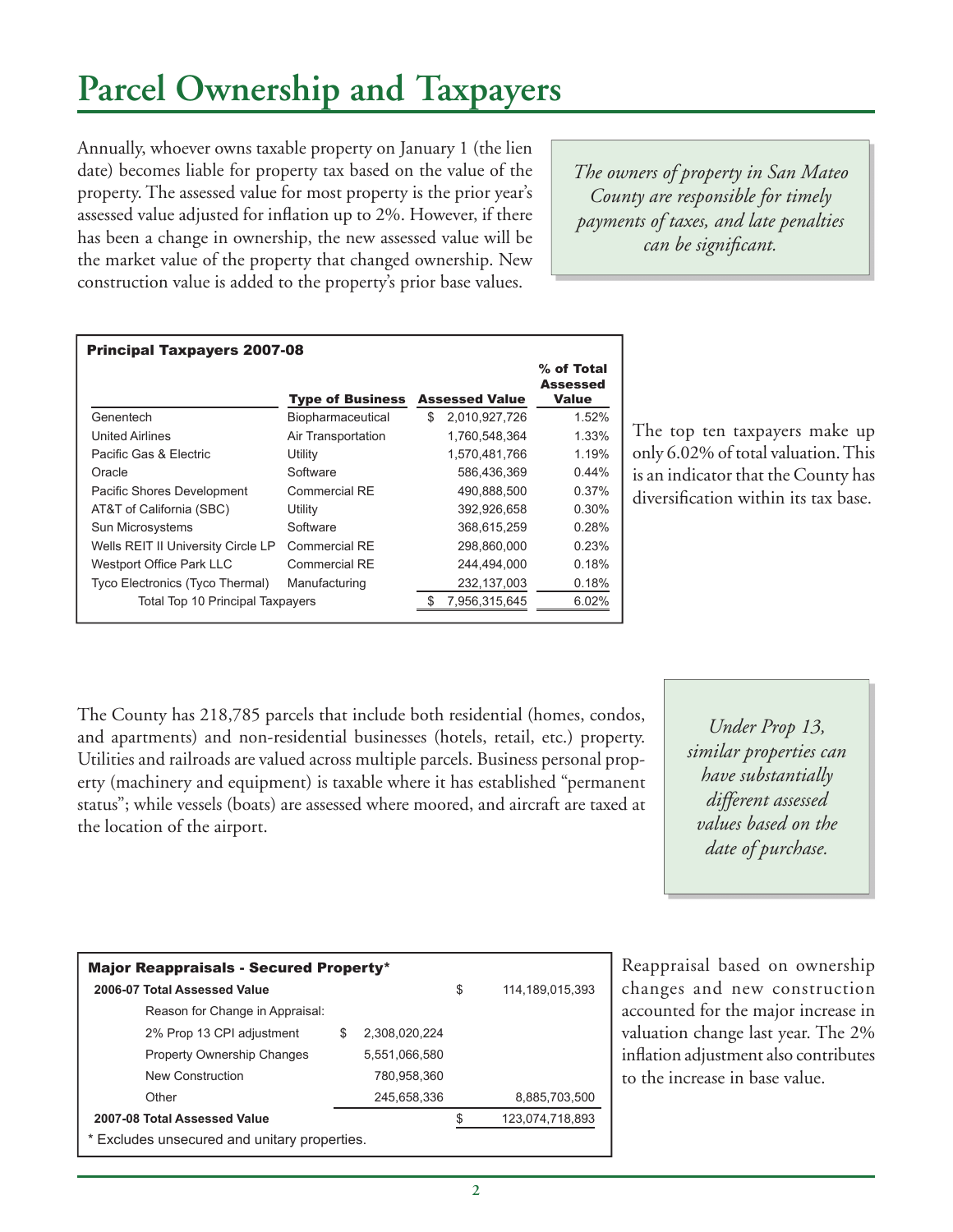### **Assessor Values Property**

The primary responsibility of the County Assessor is to determine the taxable value of each property so that each owner is assured of paying the proper amount of property tax for the support of local government. The main categories of taxable property include real property (secured) and business personal property, vessels and aircraft (unsecured). Real property is defined as land, mines, minerals, timber and improvements such as buildings, structures, crops, trees and vines. Personal property includes items such as machinery, equipment, office tools and supplies. It is important to note that there are numerous full and partial exclusions/exemptions provided by the State Constitution and the legislature that relieve certain taxpayers from the burden of paying property taxes.

| <b>Historical Assessed Value</b><br>of Property in the County |                                                                        |                     |  |  |  |  |  |  |  |  |  |
|---------------------------------------------------------------|------------------------------------------------------------------------|---------------------|--|--|--|--|--|--|--|--|--|
| (in billions)                                                 |                                                                        |                     |  |  |  |  |  |  |  |  |  |
| Fiscal<br>Year                                                | Assessed<br>Valuation                                                  | Percent<br>Increase |  |  |  |  |  |  |  |  |  |
| 79-80                                                         | 16.3                                                                   | 9.6%                |  |  |  |  |  |  |  |  |  |
| 80-81                                                         | 18.1                                                                   | 11.4%               |  |  |  |  |  |  |  |  |  |
| 81-82                                                         | 20.2                                                                   | 11.8%               |  |  |  |  |  |  |  |  |  |
| 82-83                                                         | 22.1                                                                   | 9.3%                |  |  |  |  |  |  |  |  |  |
| 83-84                                                         | 23.9                                                                   | 8.0%                |  |  |  |  |  |  |  |  |  |
| 84-85                                                         | 26.0                                                                   | 8.9%                |  |  |  |  |  |  |  |  |  |
| 85-86                                                         | 28.6                                                                   | 9.9%                |  |  |  |  |  |  |  |  |  |
| 86-87                                                         | 31.6                                                                   | 10.5%               |  |  |  |  |  |  |  |  |  |
| 87-88                                                         | 34.8                                                                   | 10.0%               |  |  |  |  |  |  |  |  |  |
| 88-89                                                         | 37.9                                                                   | 9.0%                |  |  |  |  |  |  |  |  |  |
| 89-90                                                         | 41.7                                                                   | 10.0%               |  |  |  |  |  |  |  |  |  |
| 90-91                                                         | 46.7                                                                   | 12.1%               |  |  |  |  |  |  |  |  |  |
| 91-92                                                         | 49.6                                                                   | 6.2%                |  |  |  |  |  |  |  |  |  |
| 92-93                                                         | 51.9                                                                   | 4.5%                |  |  |  |  |  |  |  |  |  |
| 93-94                                                         | 54.3                                                                   | 4.7%                |  |  |  |  |  |  |  |  |  |
| 94-95                                                         | 55.6                                                                   | 2.4%                |  |  |  |  |  |  |  |  |  |
| 95-96                                                         | 57.2                                                                   | 2.9%                |  |  |  |  |  |  |  |  |  |
| 96-97                                                         | 58.8                                                                   | 2.7%                |  |  |  |  |  |  |  |  |  |
| 97-98                                                         | 61.9                                                                   | 5.3%                |  |  |  |  |  |  |  |  |  |
| 98-99                                                         | 67.1                                                                   | 8.4%                |  |  |  |  |  |  |  |  |  |
| 99-00                                                         | 72.9                                                                   | 8.6%                |  |  |  |  |  |  |  |  |  |
| 00-01                                                         | 80.1                                                                   | 9.9%                |  |  |  |  |  |  |  |  |  |
| $01 - 02$                                                     | 90.1                                                                   | 12.5%               |  |  |  |  |  |  |  |  |  |
| $02-03$                                                       | 95.5                                                                   | 5.9%                |  |  |  |  |  |  |  |  |  |
| 03-04                                                         | 100.7                                                                  | 5.5%                |  |  |  |  |  |  |  |  |  |
| 04-05                                                         | 105.5                                                                  | 4.8%                |  |  |  |  |  |  |  |  |  |
| 05-06                                                         | 113.2                                                                  | 7.3%                |  |  |  |  |  |  |  |  |  |
| 06-07                                                         | 122.9                                                                  | 8.7%                |  |  |  |  |  |  |  |  |  |
| 07-08                                                         | 132.5                                                                  | 7.8%                |  |  |  |  |  |  |  |  |  |
|                                                               | Includes all property (secured and<br>unsecured) net of all exemptions |                     |  |  |  |  |  |  |  |  |  |

Assessed value is determined and enrolled to the person owning it on January 1, which is the tax lien date. As an example, property change in ownership (sales) and new construction (captured from permits) during the prior calendar year 2006 are valued and enrolled as of January 1, 2007. The 2% inflation adjustment is applied along with exemptions and other appraisable events. The net assessed value of \$132.5 billion as of January 1, 2007 is then taxed for the fiscal year July 1, 2007 to June 30, 2008.

### **Other significant processes include:**

- A Supplemental roll places reappraisals into immediate effect on the date of transfer or the new construction completion date rather than waiting for the next lien date; resulting in the capture of tax for a portion of the current fiscal year.
- A Unitary roll contains properties such as railroads and utilities crossing the county and is valued by the State Board of Equalization.
- An assessment appeals process allows taxpayer to dispute values through administrative and judicial processes.

*The leading indicators of property tax growth are property transfer tax (PTT) and supplemental property tax (Supp Tax) growth rates, which are trending downward in FY 2006-07, suggesting future decline in assessed value (AV) growth.*



For more information on the assessment process visit: www.smcare.org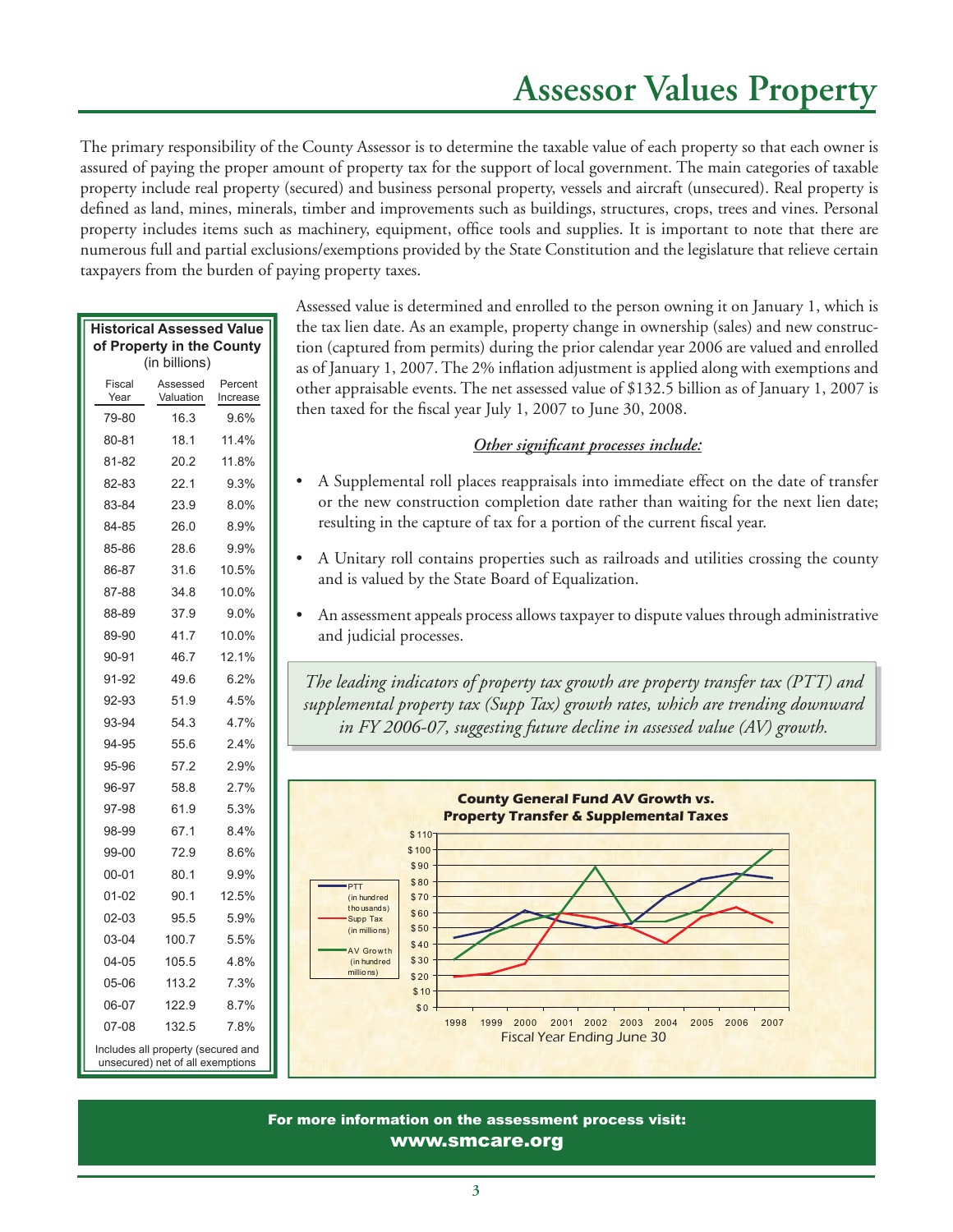## **Controller Prepares Tax Roll**

Once the assessed valuation is determined and enrolled by the Assessor, it is delivered to the Controller by July 1. The tax roll is then prepared by the Controller by multiplying the value of each parcel by the 1% tax rate plus the amount necessary to make annual payments on bonds or other indebtedness approved by the voters to finance local facilities. The majority of outstanding bonds in the County are for school facilities.

| <b>3-Year Total Tax Levy</b> |                 |  |  |  |  |  |  |  |  |
|------------------------------|-----------------|--|--|--|--|--|--|--|--|
| <b>Fiscal Year</b>           | Amount          |  |  |  |  |  |  |  |  |
| 2005-06                      | \$1,338,522,776 |  |  |  |  |  |  |  |  |
| 2006-07                      | \$1,475,636,023 |  |  |  |  |  |  |  |  |
| 2007-08                      | \$1,575,258,958 |  |  |  |  |  |  |  |  |

In addition, numerous fixed charges approved by voters or permitted by legislation are added to the tax roll (examples include sewer, flood control, and library assessments). This

determines the legal liability per parcel and is passed on to the Tax Collector by September 30.

Since 1978, bonds require a two-thirds super majority vote, but effective January 1, 2001, certain bonds for school facilities can be approved by 55% of voters.

#### 2007-08 Tax Calculation

| Secured Value - Local             | \$123,074,718,893 |
|-----------------------------------|-------------------|
| Secured Value - SBE non-unitary   | 33,808,711        |
| Unsecured Value                   | 8,158,641,285     |
| Unitary Value*                    | 1,330,404,830     |
| Taxable Value (Before exemptions) | 132,597,573,719   |
| Homeowners' Exemptions            | 924,208,963       |
| <b>Total Taxable Value</b>        | \$133,521,782,682 |
| 1% General Tax Rate               | x 1%              |
| <b>Property Tax</b>               | \$1,335,217,827   |
| Bonds                             | 95.641.064        |
| <b>Fixed Charges</b>              |                   |
| & Special Assessments             | 144,400,067       |
| <b>Total Tax Levy</b>             | \$1,575,258,958   |
|                                   |                   |

\*Unitary properties (groups of utility and railroad properties that function as a unit) are assessed annually by the State Board of Equalization.

| <b>School District Bonds</b> |    |                                     |                     |                                           |    |                            |                                                     |       |
|------------------------------|----|-------------------------------------|---------------------|-------------------------------------------|----|----------------------------|-----------------------------------------------------|-------|
|                              |    |                                     | <b>Bonds Issued</b> |                                           |    |                            |                                                     |       |
| <b>District</b>              |    | Debt Authorized by<br><b>Voters</b> |                     | <b>Amount Originally</b><br><b>Issued</b> |    | Balance as of<br>6/30/2007 | <b>Taxes</b><br>per \$100K<br><b>Assessed Value</b> |       |
| <b>Elementary</b>            |    |                                     |                     |                                           |    |                            |                                                     |       |
| <b>Belmont</b>               | \$ | 36,720,000                          | \$                  | 36,720,000                                | \$ | 11,095,000                 | \$                                                  | 39.10 |
| <b>Brisbane</b>              |    | 10,996,439                          |                     | 10,996,439                                |    | 10,876,439                 |                                                     | 25.40 |
| <b>Burlingame</b>            |    | 19,220,000                          |                     | 19,220,000                                |    | 16,300,000                 |                                                     | 18.30 |
| Hillsborough                 |    | 42,001,422                          |                     | 42,001,422                                |    | 39,476,422                 |                                                     | 30.00 |
| Jefferson                    |    | 50,959,269                          |                     | 50,959,269                                |    | 50,459,269                 |                                                     | 34.10 |
| Las Lomitas                  |    | 22,129,944                          |                     | 22,129,944                                |    | 21,794,944                 |                                                     | 39.80 |
| Pacifica                     |    | 30,221,712                          |                     | 30,221,712                                |    | 28,511,712                 |                                                     | 45.70 |
| <b>Menlo Park</b>            |    | 119,465,000                         |                     | 63,365,000                                |    | 52,610,000                 |                                                     | 41.60 |
| Portola Valley               |    | 23,000,000                          |                     | 23,000,000                                |    | 20,895,000                 |                                                     | 40.40 |
| Ravenswood                   |    | 14,520,226                          |                     | 14,520,226                                |    | 14,520,226                 |                                                     | 33.50 |
| <b>Redwood City</b>          |    | 65,995,163                          |                     | 65,995,163                                |    | 58,870,163                 |                                                     | 26.50 |
| San Bruno                    |    | 29,588,566                          |                     | 29,588,566                                |    | 23,293,567                 |                                                     | 32.40 |
| San Carlos                   |    | 59,415,000                          |                     | 54,233,165                                |    | 53,193,645                 |                                                     | 53.20 |
| San Mateo/Foster City        |    | 104,057,425                         |                     | 104,057,425                               |    | 98,125,741                 |                                                     | 33.20 |
| Woodside                     |    | 17,732,159                          |                     | 17,732,159                                |    | 17,392,159                 |                                                     | 38.10 |
| <b>High Schools</b>          |    |                                     |                     |                                           |    |                            |                                                     |       |
| <b>Jefferson</b>             |    | 164,460,000                         |                     | 77,560,000                                |    | 74,365,000                 |                                                     | 17.40 |
| San Mateo                    |    | 133,459,950                         |                     | 133,459,950                               |    | 126,054,950                |                                                     | 15.60 |
| Sequoia Union                |    | 202,580,000                         |                     | 202,580,000                               |    | 198,775,000                |                                                     | 22.80 |
| <b>Unified Schools</b>       |    |                                     |                     |                                           |    |                            |                                                     |       |
| Cabrillo                     |    | 35,000,000                          |                     | 35,000,000                                |    | 23,296,263                 |                                                     | 49.20 |
| South San Francisco          |    | 36,825,170                          |                     | 36,825,170                                |    | 36,825,170                 |                                                     | 19.50 |
| <b>College District</b>      |    |                                     |                     |                                           |    |                            |                                                     |       |
| <b>SMC Community College</b> |    | 674,994,994                         |                     | 674,994,994                               |    | 662,864,994                |                                                     | 18.40 |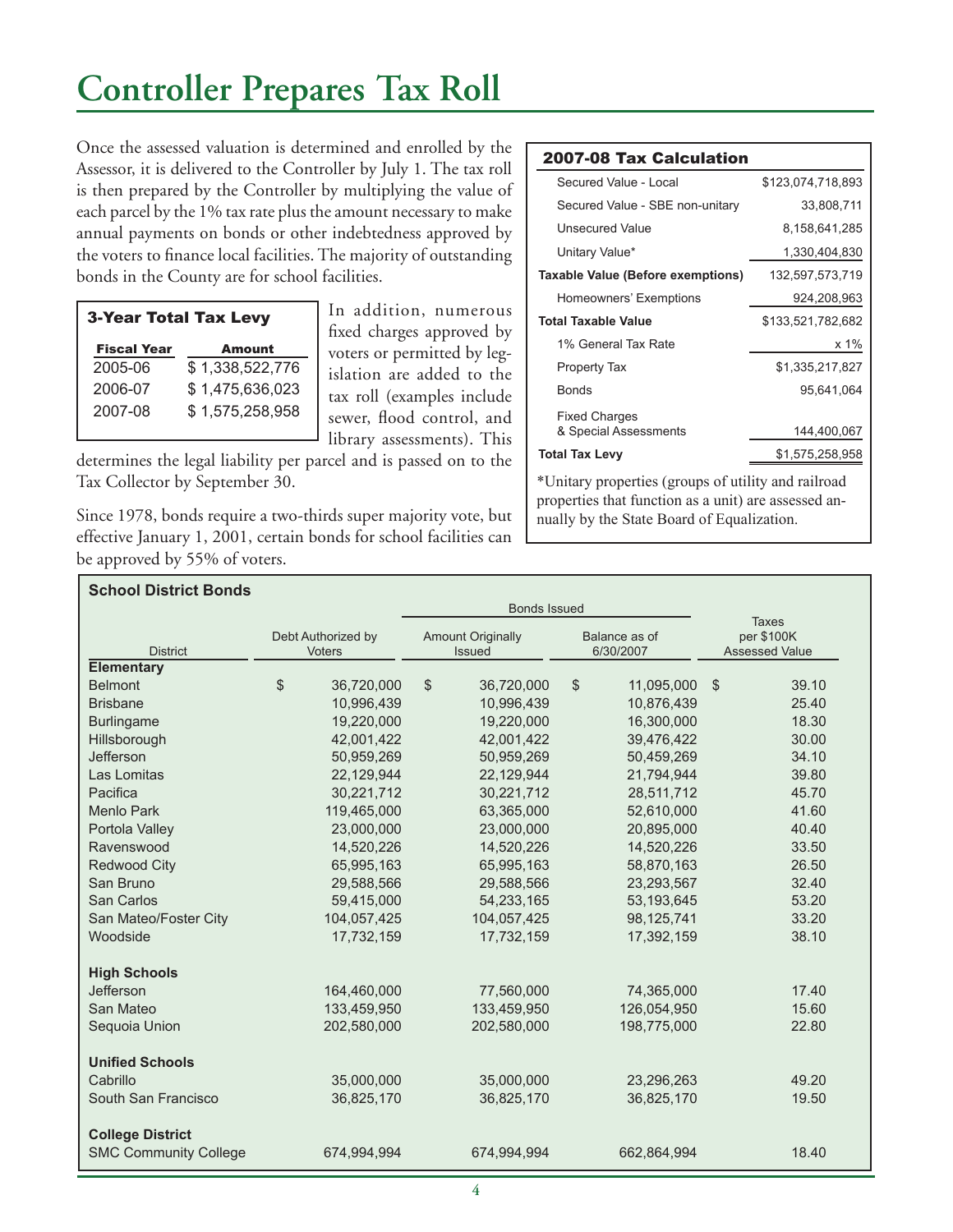## **Treasurer-Tax Collector Issues Bills & Collects Taxes**

The Tax Collector sends annual secured tax statements (bills) by November 1. The bill can be paid in two installments due November 1 and delinquent after December 10 and due February 1 and delinquent after April 10. (Note that payment due dates are well into the fiscal year July to June, when they become due). Supplemental tax may be billed when there is a change in ownership or when new construction is complete.

Penalties for late payments are significant at 10% for the first installment delinquency, 10% plus \$40 for the second installment delinquency and an additional 1.5% per month beginning the following July 1. After 6 years of taxes being delinquent, property can be sold at a tax sale to pay the tax. As a result of the strong property values in San Mateo County, delinquency rates are among the lowest in the state.

### **Number of Tax Bills Issued**

| <b>Fiscal Year</b> | Secured | Unsecured | Supplemental | Total   |
|--------------------|---------|-----------|--------------|---------|
| 2005-06            | 215.112 | 20.235    | 20.853       | 256,200 |
| 2006-07            | 215.177 | 19.404    | 14.008       | 248.589 |
| 2007-08            | 215,705 | 19.955    | 11.761       | 247.421 |

### **Delinquent Tax Payment History**

as of June 30th of the Fiscal Year Due

| <b>Fiscal Year</b> | Amount     | Rate  |
|--------------------|------------|-------|
| 1997-98            | 6,965,820  | 1.37% |
| 1998-99            | 6,623,683  | 1.21% |
| 1999-00            | 7.803.913  | 1.31% |
| 2000-01            | 9,215,516  | 1.43% |
| 2001-02            | 12,620,007 | 2.02% |
| 2002-03            | 11,399,078 | 1.74% |
| 2003-04            | 13,868,824 | 1.68% |
| 2004-05            | 14,562,265 | 1.64% |
| 2005-06            | 17.057.199 | 1.30% |
| 2006-07            | 26,152,114 | 1.70% |
|                    |            |       |

#### 2007-2008 2007-2008 SAN MATEO COUNTY SECURED TAX BILL FOR FISCAL YEAR BEGINNING JULY 1, 2007 AND ENDING JUNE 30, 2008 PARCEL NUMBER **TAX RATE AREA VOLUME** ASSESSMENT INFORMATION **VALUES** 047-208-190  $87 - 008$ Bill# 311888 073 Land 12,126 Improvements  $\mathbf{0}$ Fixtures  $\mathbf{0}$ Personal Property  $\bf{0}$ Full Cash 12,126 LEGAL DESCRIPTION<br>LOT 21 BLOCK 27 RESUB OF SUBS 2 & 3 OF G Exemption  $\Omega$ Value After Exemption 12,126 **RANADA RSM TAXING AGENCY RATE AMOUNT** SITUS: **GENERAL TAX RATE** 1.0000 121.26 CABRILLO UNIFIED .0496  $6.01$ SM JR COLLEGE BD  $2.07$  $.0171$ 129.34 GENERAL TAX TOT 1.0667 Taxpayer JaneHMB Fire Spcl Tax  $(650)726 - 5213$ 35.00 ASSESSED TO: PO BOX 2263 FedCA&NPDES Storm Fee (650)599-1417  $6.22$ EL GRANADA, CA 94018-2263 SMC Mosq Abatemnt Assmnt (800)289-3771 16.08 Granada Sewer Bond  $(800)676 - 7516$ 371.36 1st Penalty 27.90 <u> Սժահվետակեժակժվվակակակացիկել</u> 2nd Penalty 27.90 2nd Penalty Cost 40.00 **Tax Payable** 653.80 DUE NOVEMBER 1, 2007 DUE FEBRUARY 1, 2008 AFTER DECEMBER 10, 2007. .. ADD 10% AFTER APRIL 10, 2008...ADD 10% PENALTY PENALTY TO YOUR PAYMENT + \$40.00 COST TO YOUR PAYMENT 306.90 346.90 Pay Online at www.sanmateocountytaxcollector.org

### **You can now pay your taxes online at: www.co.sa nmateo.ca.us/tax**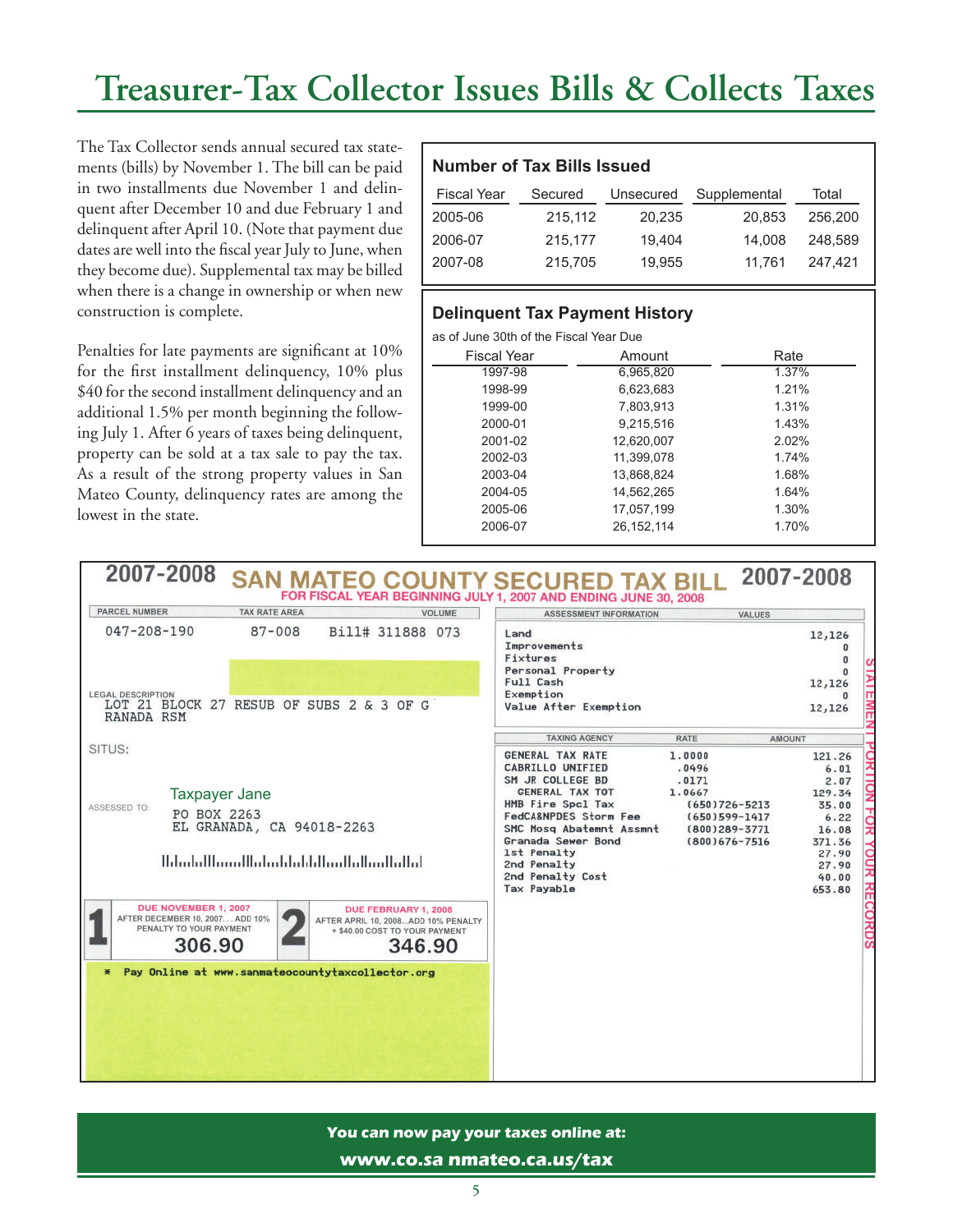## **Controller Distributes Property Taxes**

After collection, the Tax Collector forwards the taxes to the Controller for apportionment and distribution to all eligible jurisdictions in the County. The law requires the Controller to allocate the revenue in accordance with specified formulas and procedures as explained on page 12.

### **Summary of Fiscal Year 2007-08 Incremental**

Secured, Unsecured & Homeowners Exemptions

| <b>FUND</b><br>NO | <b>TAXING AGENCY</b>                               |                         | <b>PRIOR YEAR ACTUAL</b><br>TAXES NET OF RDA 1 TAXES NET OF RDA 2 |                         | <b>CURRENT YEAR</b>      | <b>GROWTH \$</b>        |                      | <b>CURRENT YEAR INCR CURRENT YEAR INCR</b><br><b>GROWTH %</b> |                         | VLF /SWAP FY 07/08 |  |
|-------------------|----------------------------------------------------|-------------------------|-------------------------------------------------------------------|-------------------------|--------------------------|-------------------------|----------------------|---------------------------------------------------------------|-------------------------|--------------------|--|
| 00100             | <b>COUNTY - GENERAL FUND</b>                       | $\overline{\mathbf{s}}$ | 159,698,030                                                       | $\overline{\mathbf{s}}$ | 170,905,427              | $\overline{\mathbf{s}}$ | 11,207,397           | 7.02%                                                         | $\overline{\mathbf{s}}$ | 68,182,663         |  |
|                   | <b>CITIES AND CITY-MANAGED SPECIAL DISTRICTS</b>   |                         |                                                                   |                         |                          |                         |                      |                                                               |                         |                    |  |
| 10101             | <b>TOWN OF ATHERTON</b>                            | \$                      | 4,046,144                                                         | $\frac{1}{2}$           | 4,399,352                | $\mathfrak{F}$          | 353,208              | 8.73%                                                         | $\sqrt[6]{3}$           | 569,719            |  |
| 10701             | <b>CITY OF BELMONT</b>                             |                         | 2,449,116                                                         |                         | 2,530,977                |                         | 81,861               | 3.34%                                                         |                         | 1,803,497          |  |
| 10901             | <b>CITY OF BRISBANE</b>                            |                         | 1,675,248                                                         |                         | 1,763,368                |                         | 88,120               | 5.26%                                                         |                         | 249,988            |  |
| 11301             | <b>CITY OF BURLINGAME</b>                          |                         | 8,408,045                                                         |                         | 9,005,499                |                         | 597,454              | 7.11%                                                         |                         | 2,017,242          |  |
| 11801             | <b>TOWN OF COLMA</b>                               |                         | 56,924                                                            |                         | 61,045                   |                         | 4,121                | 7.24%                                                         |                         | 94,950             |  |
| 12301             | <b>CITY OF DALY CITY</b>                           |                         | 13,840,555                                                        |                         | 14,781,320               |                         | 940,765              | 6.80%                                                         |                         | 7,521,885          |  |
| 74630             | <b>DALY CITY SANI DIST</b>                         |                         | 1,254,895                                                         |                         | 1,344,812                |                         | 89,917               | 7.17%                                                         |                         |                    |  |
| 12701             | <b>CITY OF EAST PALO ALTO</b>                      |                         | 3,925,229                                                         |                         | 4,541,801                |                         | 616,572              | 15.71%                                                        |                         | 2,838,025          |  |
| 14401             | <b>CITY OF HALF MOON BAY</b>                       |                         | 1,128,779                                                         |                         | 1,189,856                |                         | 61,077               | 5.41%                                                         |                         | 900,267            |  |
| 14701             | <b>TOWN OF HILLSBOROUGH</b>                        |                         | 8,721,259                                                         |                         | 9,253,408                |                         | 532,149              | 6.10%                                                         |                         | 767,750            |  |
| 15701             | <b>CITY OF MENLO PARK</b>                          |                         | 6,847,800                                                         |                         | 7,476,608                |                         | 628,808              | 9.18%                                                         |                         | 2,191,692          |  |
| 15801             | <b>CITY OF MILLBRAE</b>                            |                         | 3,248,676                                                         |                         | 3,464,039                |                         | 215,363              | 6.63%                                                         |                         | 1,518,548          |  |
| 16701             | <b>CITY OF PACIFICA</b>                            |                         | 7,619,582                                                         |                         | 8,179,753                |                         | 560,171              | 7.35%                                                         |                         | 2,850,505          |  |
| 17901             | TOWN OF PORTOLA VALLEY                             |                         | 679,868                                                           |                         | 716,283                  |                         | 36,415               | 5.36%                                                         |                         | 318,782            |  |
| 78707             | PORTOLA VALLEY RANCH RD                            |                         | 437                                                               |                         | 467                      |                         | 30                   | 6.86%                                                         |                         |                    |  |
| 78740             | <b>WOODSIDE HILAND RD MAINT</b>                    |                         | 21,924                                                            |                         | 24,959                   |                         | 3,035                | 13.84%                                                        |                         |                    |  |
| 18401             | REDWOOD CITY AREA#1                                |                         | 14,653,067                                                        |                         | 15,862,133               |                         | 1,209,066            | 8.25%                                                         |                         | 5,325,590          |  |
| 18403             | REDWOOD CITY AREA#3                                |                         | 6,991,197                                                         |                         | 7,438,213                |                         | 447,016              | 6.39%                                                         |                         |                    |  |
| 18420             | <b>REDWOOD CITY PARKING #1</b>                     |                         | 23,528                                                            |                         | 23,664                   |                         | 136                  | 0.58%                                                         |                         |                    |  |
| 18430             | REDWOOD CITY GEN IMP DS I-64                       |                         | 579,378                                                           |                         | 618,551                  |                         | 39,173               | 6.76%                                                         |                         |                    |  |
| 18501             | <b>CITY OF SAN BRUNO</b>                           |                         | 4,896,086                                                         |                         | 5,238,265                |                         | 342,179              | 6.99%                                                         |                         | 3,177,759          |  |
| 18601             | <b>CITY OF SAN CARLOS</b>                          |                         | 5,786,452                                                         |                         | 6,147,527                |                         | 361,075              | 6.24%                                                         |                         | 1,983,424          |  |
| 18701             | <b>CITY OF SAN MATEO</b>                           |                         | 20,213,329                                                        |                         | 21,824,978               |                         | 1,611,649            | 7.97%                                                         |                         | 6,680,074          |  |
| 19401             | CITY OF SO SAN FRANCISCO                           |                         | 12,281,105                                                        |                         | 13, 177, 156             |                         | 896,051              | 7.30%                                                         |                         | 4,608,649          |  |
| 19701             | <b>TOWN OF WOODSIDE</b>                            |                         | 1,519,694                                                         |                         | 1,593,456                |                         | 73,762               | 4.85%                                                         |                         | 403,679            |  |
| 72810             | <b>TOWN CTR SEWER MAINT</b><br><b>TOTAL CITIES</b> | \$                      | 32,459<br>130,900,776                                             | \$                      | 33,592<br>140,691,082    | \$                      | 1,133<br>9,790,306   | 3.49%<br>7.48%                                                | \$                      | 45,822,025         |  |
|                   |                                                    |                         |                                                                   |                         |                          |                         |                      |                                                               |                         |                    |  |
|                   | <b>SCHOOL DISTRICTS</b>                            |                         |                                                                   |                         |                          |                         |                      |                                                               |                         |                    |  |
| 30030             | <b>BAYSHORE ELEM</b>                               | $\mathbb{S}$            | 721,615                                                           | \$                      | 714,576                  | $\mathfrak{F}$          | (7,039)              | $-0.98%$                                                      | $\mathbb{S}$            |                    |  |
| 30070             | <b>BELMONT ELEM</b>                                |                         | 17,075,576                                                        |                         | 17,928,755               |                         | 853,179              | 5.00%                                                         |                         |                    |  |
| 30090             | <b>BRISBANE ELEM</b>                               |                         | 3,221,026                                                         |                         | 3,390,760                |                         | 169,734              | 5.27%                                                         |                         |                    |  |
| 30130<br>30470    | <b>BURLINGAME ELEM</b><br><b>HILLSBOROUGH ELEM</b> |                         | 10,616,518                                                        |                         | 11,368,712               |                         | 752,194              | 7.09%<br>6.24%                                                |                         |                    |  |
| 30480             | <b>JEFFERSON ELEM</b>                              |                         | 10,812,662<br>17,436,964                                          |                         | 11,487,844<br>18,544,576 |                         | 675,182<br>1,107,612 | 6.35%                                                         |                         |                    |  |
| 30520             | PACIFICA SCHOOL DISTRICT                           |                         | 10,113,892                                                        |                         | 10,843,649               |                         | 729,757              | 7.22%                                                         |                         |                    |  |
| 30530             | <b>LAS LOMITAS ELEM</b>                            |                         | 8,738,231                                                         |                         | 9,563,493                |                         | 825,262              | 9.44%                                                         |                         |                    |  |
| 30570             | <b>MENLO PARK ELEM</b>                             |                         | 14,754,652                                                        |                         | 16,037,996               |                         | 1,283,344            | 8.70%                                                         |                         |                    |  |
| 30580             | <b>MILLBRAE ELEM</b>                               |                         | 7,882,999                                                         |                         | 8,282,088                |                         | 399,089              | 5.06%                                                         |                         |                    |  |
| 30790             | PORTOLA VALLEY ELEM                                |                         | 6,741,546                                                         |                         | 7,139,849                |                         | 398,303              | 5.91%                                                         |                         |                    |  |
| 30830             | RAVENSWOOD ELEM                                    |                         | 5,704,197                                                         |                         | 6,298,144                |                         | 593.947              | 10.41%                                                        |                         |                    |  |
| 30840             | <b>REDWOOD CITY ELEM</b>                           |                         | 30,904,358                                                        |                         | 33,556,142               |                         | 2,651,784            | 8.58%                                                         |                         |                    |  |
| 30850             | <b>SAN BRUNO ELEM</b>                              |                         | 12,475,050                                                        |                         | 13,501,509               |                         | 1,026,459            | 8.23%                                                         |                         |                    |  |
| 30860             | <b>SAN CARLOS ELEM</b>                             |                         | 10,585,812                                                        |                         | 11,284,464               |                         | 698,652              | 6.60%                                                         |                         |                    |  |
| 30870             | SAN MATEO-FOSTER CITY ELEM                         |                         | 44,345,273                                                        |                         | 47,545,162               |                         | 3,199,889            | 7.22%                                                         |                         |                    |  |
| 30970             | <b>WOODSIDE ELEM</b>                               |                         | 3,896,543                                                         |                         | 4,054,779                |                         | 158,236              | 4.06%                                                         |                         |                    |  |
| 40480             | JEFFERSON HIGH SCH                                 |                         | 25,900,522                                                        |                         | 27,532,004               |                         | 1,631,482            | 6.30%                                                         |                         |                    |  |
| 40870             | SAN MATEO HIGH SCH                                 |                         | 73,190,558                                                        |                         | 78,267,921               |                         | 5,077,363            | 6.94%                                                         |                         |                    |  |
| 40890             | <b>SEQUOIA HIGH SCH</b>                            |                         | 71,139,042                                                        |                         | 76,507,393               |                         | 5,368,351            | 7.55%                                                         |                         |                    |  |
| 50200             | <b>CABRILLO UNIFIED SCH</b>                        |                         | 16, 137, 163                                                      |                         | 17, 115, 624             |                         | 978,461              | 6.06%                                                         |                         |                    |  |
| 50700             | LA HONDA-PESCADERO UNI                             |                         | 2,552,704                                                         |                         | 2,673,877                |                         | 121,173              | 4.75%                                                         |                         |                    |  |
| 50940             | SO SAN FRANCISCO UNI                               |                         | 44,405,887                                                        |                         | 47,609,327               |                         | 3,203,440            | 7.21%                                                         |                         |                    |  |
| 60870             | SAN MATEO JR COLLEGE                               |                         | 77,349,133                                                        |                         | 82,821,829               |                         | 5,472,696            | 7.08%                                                         |                         |                    |  |
| 79994             | <b>COUNTY EDUCATION TAX</b>                        |                         | 40,253,301                                                        |                         | 43,101,361               |                         | 2,848,060            | 7.08%                                                         |                         |                    |  |
| 79995             | EDUC REV AUG FUND (ERAF)                           |                         | 159,747,962                                                       |                         | 171,026,793              |                         | 11,278,831           | 7.06%                                                         |                         |                    |  |
|                   | <b>TOTAL SCHOOL DIST.</b>                          | \$                      | 726,703,186                                                       | \$                      | 778,198,627              | -\$                     | 51,495,441           | 7.09%                                                         | \$                      |                    |  |

1 RDAs are Redevelopment Agencies. The prior year taxes in this column include ERAF I and ERAF II amounts.

<sup>2</sup> The current year taxes in this column represents actual collections of current unsecured, homeowners exemptions and estimated levies from current secured.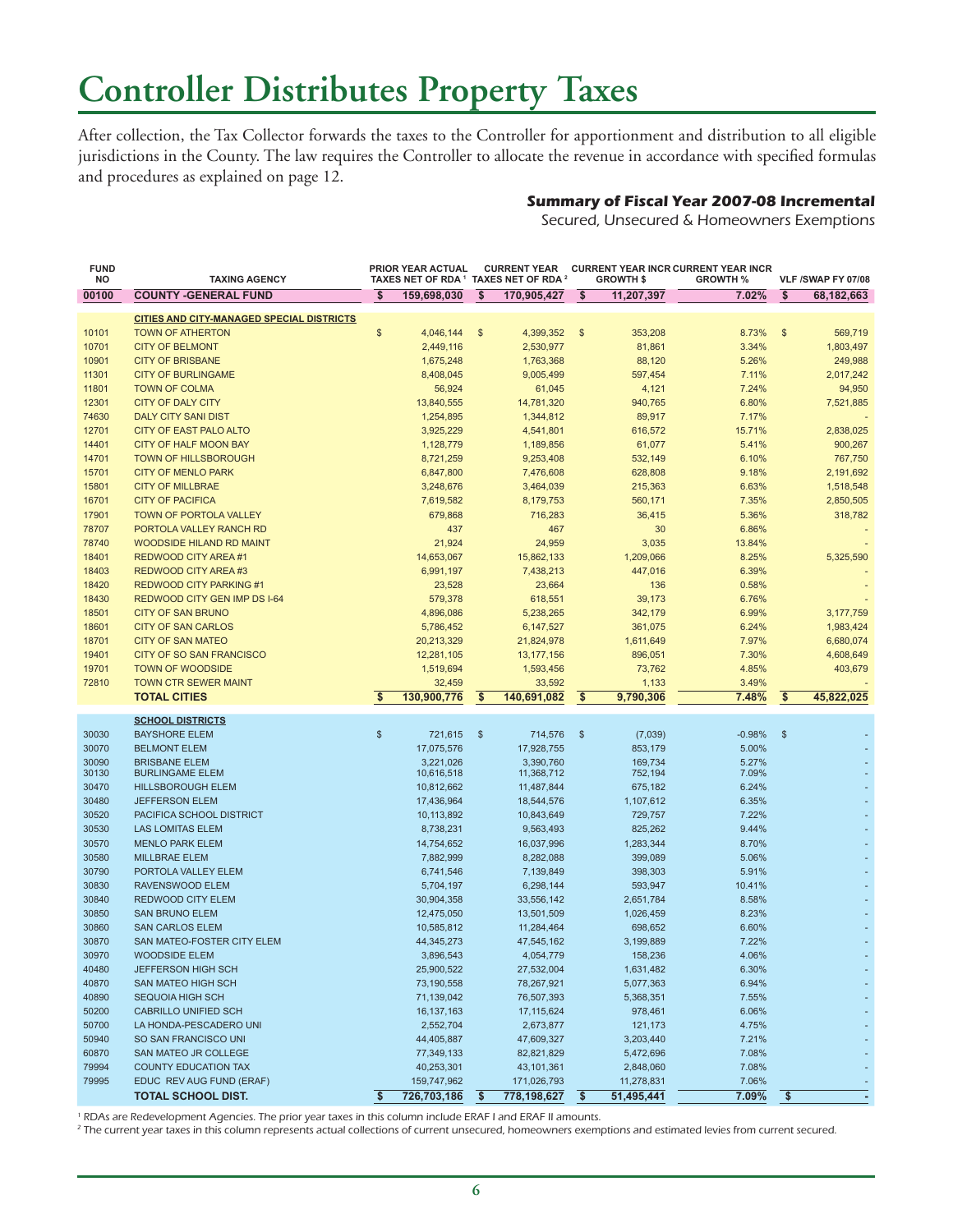### **Growth and Property Tax Allocation by Fund**

(exclusive of Unitary & General Aircraft Revenue)

The County's General Fund allocation is \$304.8 million.

| TRIPLE FLIP FY                        |                         | <b>TOTAL SWAP &amp;</b> |                           | <b>CURRENT YR</b><br><b>ALLOCATION NET</b> |                           | <b>EXCESS ERAF &amp;</b><br><b>DEFICIT NON BASIC</b> |                         | <b>CURRENT YEAR</b><br><b>ALLOCATION NET</b> |              |               |                               |       |
|---------------------------------------|-------------------------|-------------------------|---------------------------|--------------------------------------------|---------------------------|------------------------------------------------------|-------------------------|----------------------------------------------|--------------|---------------|-------------------------------|-------|
| 07/08                                 |                         | <b>TRIPLE FLIP</b>      |                           | <b>OF SB1096</b>                           |                           | AID SCHOOLS <sup>3</sup>                             |                         | OF EXCESS ERAF                               | PCT OF TOTAL |               |                               |       |
| $\sqrt[6]{3}$<br>4,615,928            | $\overline{\$}$         | 72,798,591              | $\overline{\mathfrak{s}}$ | 243,704,018                                | $\overline{\mathbf{s}}$   | 61,128,118                                           | $\overline{\mathbf{s}}$ | 304,832,136                                  | 21.8%        |               |                               |       |
|                                       |                         |                         |                           |                                            |                           |                                                      |                         |                                              |              |               |                               |       |
|                                       |                         |                         |                           |                                            |                           |                                                      |                         |                                              |              |               | Where Do                      |       |
| \$<br>54,235                          | $\sqrt[6]{3}$           | 623,954                 | $\sqrt[6]{3}$             | 5,023,306                                  | $\sqrt{3}$                | 489,941                                              | $\sqrt[6]{\frac{1}{2}}$ | 5,513,247                                    | 0.4%         |               | Property Taxes Go?            |       |
| 748,886                               |                         | 2,552,383               |                           | 5,083,360                                  |                           | 414,716                                              |                         | 5,498,076                                    | 0.4%         |               |                               |       |
| 1,318,099<br>2,505,787                |                         | 1,568,087<br>4,523,029  |                           | 3,331,455<br>13,528,528                    |                           | 175,170<br>794,333                                   |                         | 3,506,625<br>14,322,861                      | 0.3%<br>1.0% |               |                               |       |
| 2,018,975                             |                         | 2,113,925               |                           | 2,174,970                                  |                           | 10,322                                               |                         | 2,185,292                                    | 0.2%         |               |                               |       |
| 2,717,996                             |                         | 10,239,881              |                           | 25,021,201                                 |                           | 1,950,331                                            |                         | 26,971,532                                   | 1.9%         |               |                               |       |
|                                       |                         |                         |                           | 1,344,812                                  |                           | 21,672                                               |                         | 1,366,484                                    | 0.1%         |               |                               |       |
| 615,600                               |                         | 3,453,625               |                           | 7,995,426                                  |                           | 251,121                                              |                         | 8,246,547                                    | 0.6%         |               |                               |       |
| 540,108                               |                         | 1,440,375               |                           | 2,630,231                                  |                           | 128,430                                              |                         | 2,758,661                                    | 0.2%         |               |                               |       |
| 22,063                                |                         | 789,813                 |                           | 10,043,221                                 |                           | 772,209                                              |                         | 10,815,430                                   | 0.8%         |               |                               |       |
| 1,864,868                             |                         | 4,056,560               |                           | 11,533,168                                 |                           | 849,335                                              |                         | 12,382,503                                   | 0.9%         |               |                               |       |
| 559,224                               |                         | 2,077,772               |                           | 5,541,811                                  |                           | 377,162                                              |                         | 5,918,973                                    | 0.4%         |               |                               |       |
| 388,062                               |                         | 3,238,567               |                           | 11,418,320                                 |                           | 1,008,343                                            |                         | 12,426,663                                   | 0.9%         |               | <b>County General Fund</b>    | 21.8% |
| 38,893                                |                         | 357,675                 |                           | 1,073,958                                  |                           | 78,806                                               |                         | 1,152,764                                    | 0.1%         | <b>Cities</b> |                               | 16.6% |
|                                       |                         |                         |                           | 467                                        |                           |                                                      |                         | 467                                          | 0.0%         |               |                               |       |
|                                       |                         |                         |                           | 24,959                                     |                           |                                                      |                         | 24,959                                       | 0.0%         |               | <b>School Districts</b>       | 44.9% |
| 5,323,158                             |                         | 10,648,748              |                           | 26,510,881                                 |                           | 2,381,598                                            |                         | 28,892,479                                   | 2.1%         |               | <b>Redevelopment Agencies</b> | 7.6%  |
|                                       |                         |                         |                           | 7,438,213                                  |                           | 363,719                                              |                         | 7,801,932                                    | 0.6%         |               | <b>Independent Districts</b>  | 7.1%  |
|                                       |                         |                         |                           | 23,664                                     |                           | 924                                                  |                         | 24,588                                       | 0.0%         |               | <b>Dependent Districts</b>    | 2.0%  |
|                                       |                         |                         |                           | 618,551                                    |                           | 23,880                                               |                         | 642,431                                      | 0.0%         |               |                               |       |
| 1,702,946                             |                         | 4,880,705               |                           | 10,118,970                                 |                           | 541,922                                              |                         | 10,660,892                                   | 0.8%         |               |                               |       |
| 1,768,956                             |                         | 3,752,380               |                           | 9,899,907                                  |                           | 695,984                                              |                         | 10,595,891                                   | 0.8%         |               |                               |       |
| 4,323,177                             |                         | 11,003,251              |                           | 32,828,229                                 |                           | 1,844,230                                            |                         | 34,672,459                                   | 2.5%<br>1.6% |               |                               |       |
| 3,312,791<br>145,736                  |                         | 7,921,440<br>549,415    |                           | 21,098,596<br>2,142,871                    |                           | 1,429,004<br>155,731                                 |                         | 22,527,600<br>2,298,602                      | 0.2%         |               | See page 9 for                |       |
|                                       |                         |                         |                           | 33,592                                     |                           | 1,187                                                |                         | 34,779                                       | 0.0%         |               | definitions of                |       |
| $\overline{\mathbf{s}}$<br>29,969,560 | $\overline{\$}$         | 75,791,585              | $\overline{\$}$           | 216,482,667                                | $\overline{\mathfrak{s}}$ | 14,760,070                                           | $\overline{\mathbf{3}}$ | 231,242,737                                  | 16.6%        |               | ERAF, Revenue                 |       |
|                                       |                         |                         |                           |                                            |                           |                                                      |                         |                                              |              |               | Limit and Basic               |       |
|                                       |                         |                         |                           |                                            |                           |                                                      |                         |                                              |              |               | Aid.                          |       |
| \$                                    | $\mathbb{S}$            |                         | $\mathbb{S}$              | 714,576                                    | $\sqrt[6]{3}$             | (433, 283)                                           | $\mathfrak{F}$          | 281,293                                      | 0.0%         |               |                               |       |
|                                       |                         |                         |                           | 17,928,755                                 |                           |                                                      |                         | 17,928,755                                   | 1.3%         |               |                               |       |
|                                       |                         |                         |                           | 3,390,760<br>11,368,712                    |                           | (2,739,716)                                          |                         | 3,390,760<br>8,628,996                       | 0.2%<br>0.6% |               |                               |       |
|                                       |                         |                         |                           | 11,487,844                                 |                           |                                                      |                         | 11,487,844                                   | 0.8%         |               |                               |       |
|                                       |                         |                         |                           | 18,544,576                                 |                           | (4,697,778)                                          |                         | 13,846,798                                   | 1.0%         |               |                               |       |
|                                       |                         |                         |                           | 10,843,649                                 |                           | (2,631,952)                                          |                         | 8,211,697                                    | 0.6%         |               | The net effect of             |       |
|                                       |                         |                         |                           | 9,563,493                                  |                           |                                                      |                         | 9,563,493                                    | 0.7%         |               | the Swap and Triple           |       |
|                                       |                         |                         |                           | 16,037,996                                 |                           |                                                      |                         | 16,037,996                                   | 1.1%         |               | $Flip$ is a \$152             |       |
|                                       |                         |                         |                           | 8,282,088                                  |                           | (2, 191, 354)                                        |                         | 6,090,734                                    | 0.4%         |               |                               |       |
|                                       |                         |                         |                           | 7,139,849                                  |                           |                                                      |                         | 7,139,849                                    | 0.5%         |               | million decrease in           |       |
|                                       |                         |                         |                           | 6,298,144                                  |                           | (2,774,675)                                          |                         | 3,523,469                                    | 0.3%         |               | taxes allocated to            |       |
|                                       |                         |                         |                           | 33,556,142                                 |                           | (8,801,684)                                          |                         | 24,754,458                                   | 1.8%         |               | the ERAF fund.                |       |
|                                       |                         |                         |                           | 13,501,509                                 |                           |                                                      |                         | 13,501,509                                   | 1.0%         |               |                               |       |
|                                       |                         |                         |                           | 11,284,464                                 |                           | (2,942,326)                                          |                         | 8,342,138                                    | 0.6%         |               |                               |       |
|                                       |                         |                         |                           | 47,545,162                                 |                           | (13,048,112)                                         |                         | 34,497,050                                   | 2.5%         |               |                               |       |
|                                       |                         |                         |                           | 4,054,779                                  |                           |                                                      |                         | 4,054,779                                    | 0.3%         |               |                               |       |
|                                       |                         |                         |                           | 27,532,004                                 |                           | (7, 214, 077)                                        |                         | 20,317,927                                   | 1.5%         |               |                               |       |
|                                       |                         |                         |                           | 78,267,921<br>76,507,393                   |                           |                                                      |                         | 78,267,921<br>76,507,393                     | 5.6%<br>5.5% |               | Local school                  |       |
|                                       |                         |                         |                           | 17,115,624                                 |                           | (4, 124, 714)                                        |                         | 12,990,910                                   | 0.9%         |               | districts receive             |       |
|                                       |                         |                         |                           | 2,673,877                                  |                           |                                                      |                         | 2,673,877                                    | 0.2%         |               | an allocation of              |       |
|                                       |                         |                         |                           | 47,609,327                                 |                           | (14, 294, 566)                                       |                         | 33,314,761                                   | 2.4%         |               | \$626.1 million.              |       |
|                                       |                         |                         |                           | 82,821,829                                 |                           | (21,869,467)                                         |                         | 60,952,362                                   | 4.4%         |               |                               |       |
|                                       |                         |                         |                           | 43, 101, 361                               |                           |                                                      |                         | 43, 101, 361                                 | 3.1%         |               |                               |       |
|                                       |                         | (152.074.200)           |                           | 18,952,593                                 |                           | 87,763,704                                           |                         | 106,716,297                                  | 7.6%         |               |                               |       |
| \$                                    | $\overline{\mathbb{G}}$ | (152,074,200)           | \$                        | 626, 124, 427                              | \$                        |                                                      | \$                      | 626, 124, 427                                | 44.9%        |               |                               |       |
|                                       |                         |                         |                           |                                            |                           |                                                      |                         |                                              |              |               |                               |       |

<sup>3</sup> This represents the remaining balance due to taxing entities after non basic aid schools are funded up to their allowable amounts. FY2007-08 distribution amounts represents the release of FY 2003-04 reserves, the remaining balance for FY 2006-07 and 50% of FY 2007-08.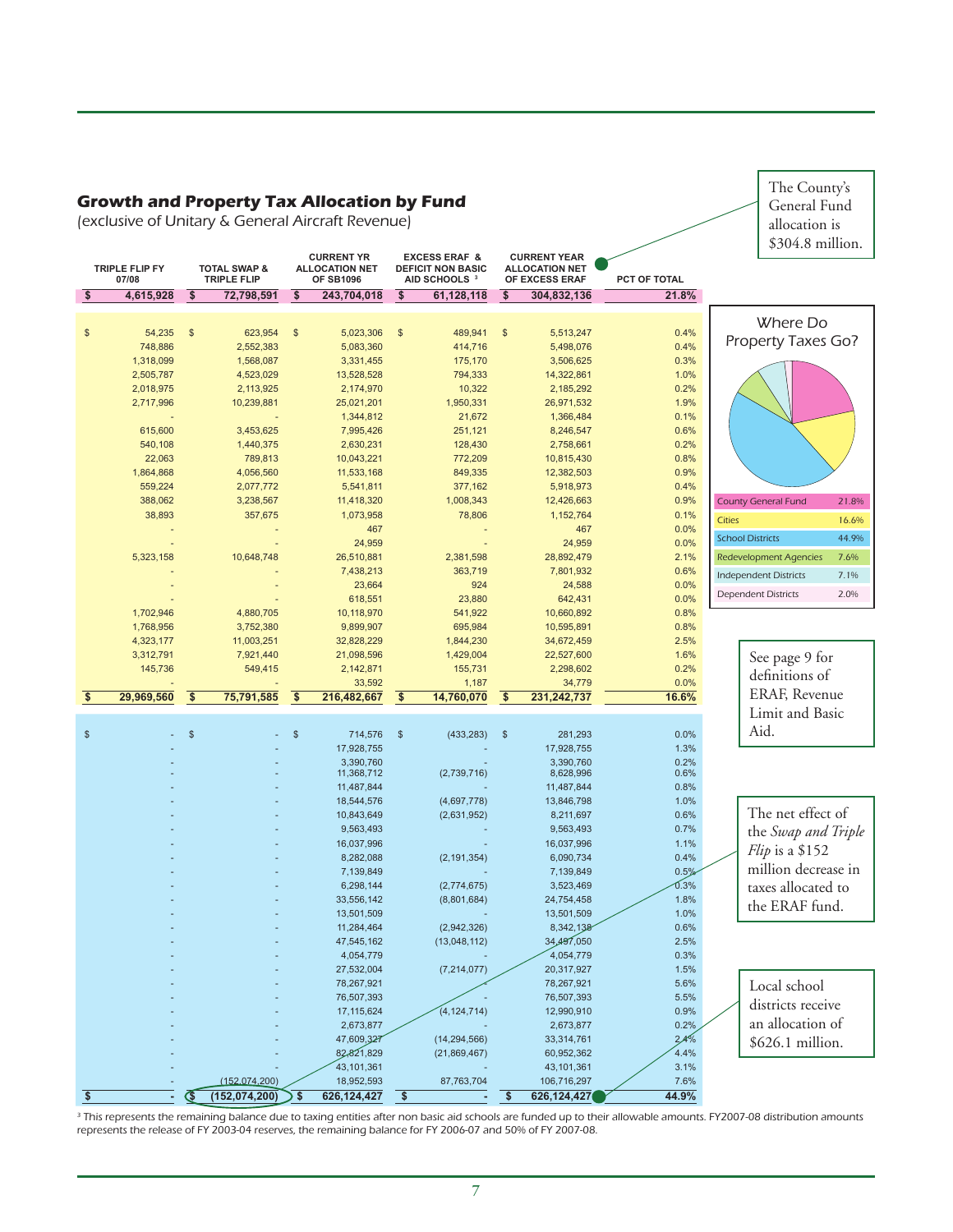### **Controller Distributes Property Taxes** *cont.*

#### **Summary of Fiscal Year 2007-08 Incremental**

Secured, Unsecured & Homeowners Exemptions

| <b>FUND</b><br>NO | <b>TAXING AGENCY</b>                | <b>PRIOR YEAR ACTUAL</b><br>TAXES NET OF RDA <sup>1</sup> | <b>CURRENT YEAR</b><br>TAXES NET OF RDA 2 | <b>CURRENT YEAR INCR CURRENT YEAR INCR</b><br><b>GROWTH \$</b> | <b>GROWTH %</b> | VLF /SWAP FY 07/08 |
|-------------------|-------------------------------------|-----------------------------------------------------------|-------------------------------------------|----------------------------------------------------------------|-----------------|--------------------|
|                   | <b>REDEVELOPMENT AGENCIES (RDA)</b> |                                                           |                                           |                                                                |                 |                    |
|                   | 10799 BELMONT-LOS COSTANOS          | \$<br>5,213,360 \$                                        | 6,138,068 \$                              | 924,708                                                        | 17.74% \$       |                    |
|                   | 10902 BRISBANE NO.1                 | 3,267,692                                                 | 3,190,605                                 | (77,087)                                                       | $-2.36%$        |                    |
|                   | <b>10903 BRISBANE NO. 2</b>         | 1,064,520                                                 | 719,532                                   | (344, 988)                                                     | $-32.41%$       |                    |
|                   | 12303 DALY CITY                     | 3,049,750                                                 | 3,597,964                                 | 548,214                                                        | 17.98%          |                    |
|                   | 12304 DALY CITY BAYSHORE            | 2,867,778                                                 | 3,228,940                                 | 361,162                                                        | 12.59%          |                    |
|                   | 12397 EPA GATEWAY                   | 2,954,379                                                 | 2,996,132                                 | 41,753                                                         | 1.41%           |                    |
|                   | 12398 EPA RAVESNWOOD                | 427,372                                                   | 556,787                                   | 129,415                                                        | 30.28%          |                    |
|                   | 12399 EPA UNIV. CIRCLE              | 3,721,446                                                 | 4,054,464                                 | 333,018                                                        | 8.95%           |                    |
|                   | 13197 FOSTER CITY HILLS-GULL        | 260,557                                                   | 261,731                                   | 1,174                                                          | 0.45%           |                    |
|                   | 13198 FOSTER CITY MARLIN COVE       | 745,362                                                   | 753,013                                   | 7,651                                                          | 1.03%           |                    |
|                   | <b>13199 FOSTER CITY COMMUNITY</b>  | 12,505,581                                                | 12,665,771                                | 160,190                                                        | 1.28%           |                    |
|                   | 15799 MENLO PARK LAS PULGAS         |                                                           | 9,243,503                                 |                                                                | 9.81%           |                    |
|                   |                                     | 8,417,749                                                 |                                           | 825,754                                                        |                 |                    |
|                   | 15899 MILLBRAE                      | 2,540,679                                                 | 2,824,273                                 | 283,594                                                        | 11.16%          |                    |
|                   | 16799 PACIFICA ROCKAWAY BEACH       | 293,140                                                   | 300,765                                   | 7,625                                                          | 2.60%           |                    |
|                   | 18498 REDWOOD CITY NO. 2 ANNEX      | 6,498,445                                                 | 7,245,538                                 | 747,093                                                        | 11.50%          |                    |
|                   | 18499 REDWOOD CITY NO. 2            | 3,359,117                                                 | 3,248,079                                 | (111, 038)                                                     | $-3.31%$        |                    |
|                   | 18599 SAN BRUNO                     | 5,454,259                                                 | 6,390,165                                 | 935,906                                                        | 17.16%          |                    |
|                   | 18699 SAN CARLOS                    | 3,189,868                                                 | 3,635,850                                 | 445,982                                                        | 13.98%          |                    |
|                   | 18798 SAN MATEO DOWNTOWN            | 4,551,188                                                 | 4,729,806                                 | 178,618                                                        | 3.92%           |                    |
|                   | 18799 SAN MATEO SHORELINE           | 7,051,984                                                 | 7,681,199                                 | 629,215                                                        | 8.92%           |                    |
|                   | 19496 SSF EL CAMINO ANNEX           | 223,127                                                   | 197,498                                   | (25, 629)                                                      | $-11.49%$       |                    |
|                   | 19497 SSF EL CAMINO ANNEX           | 2,056,261                                                 | 2,353,979                                 | 297,718                                                        | 14.48%          |                    |
|                   | 19498 SSF UN STEEL PLANT SITE       | 2,418,911                                                 | 2,784,867                                 | 365,956                                                        | 15.13%          |                    |
|                   | 19499 SSF GATEWAY                   | 7,303,792                                                 | 7,657,741                                 | 353,949                                                        | 4.85%           |                    |
|                   | 19599 SSF DOWNTOWN -CENTRAL         | 7,815,308                                                 | 9,621,194                                 | 1,805,886                                                      | 23.11%          |                    |
|                   | <b>TOTAL RDAS</b>                   | \$<br>97,251,625 \$                                       | 106,077,464 \$                            | 8,825,839                                                      | $9.08\%$ \$     |                    |
|                   |                                     |                                                           |                                           |                                                                |                 |                    |
|                   | <b>INDEPENDENT DISTRICTS</b>        |                                                           |                                           |                                                                |                 |                    |
|                   | 14391 GUADALUPE VALLEY IMP          | $\$\$<br>28,085 \$                                        | 28,051 \$                                 | (34)                                                           | $-0.12\%$ \$    |                    |
|                   | 23891 ESTERO MUNI IMP               | 9,835,246                                                 | 10,283,049                                | 447,803                                                        | 4.55%           | 2,250,733          |
|                   | 71070 BELMONT FIRE DIST             | 5,542,699                                                 | 5,729,129                                 | 186,430                                                        | 3.36%           |                    |
|                   | 71071 BELMONT SPEC FIRE Z-1         | 45,800                                                    | 35,822                                    | (9,978)                                                        | $-21.79%$       |                    |
|                   | 71072 BELMONT SPEC FIRE Z-2         | 1,692                                                     | 2,192                                     | 500                                                            | 29.55%          |                    |
|                   | 71073 BELMONT SPEC FIRE Z-3         | 42,056                                                    | 44,936                                    | 2,880                                                          | 6.85%           |                    |
|                   | 73030 BAYSHORE SANI DIST            | 67,870                                                    | 67,521                                    | (349)                                                          | $-0.51%$        |                    |
|                   | 73420 GRANADA SANI DIST             | 421,014                                                   | 450,141                                   | 29,127                                                         | 6.92%           |                    |
|                   | 73590 MONTARA SANI DIST             | 339,997                                                   | 358,073                                   | 18,076                                                         | 5.32%           |                    |
|                   | 75010 ATHERTON CHANNEL DRNGE        | 56,494                                                    | 62,478                                    | 5,984                                                          | 10.59%          |                    |
|                   | 77070 MID-PENINSULA WATER           | 118,611                                                   | 122,081                                   | 3,470                                                          | 2.93%           |                    |
|                   | 77150 CANADA COUNTY WATER           | 20,382                                                    | 19,382                                    | (1,000)                                                        | $-4.91%$        |                    |
|                   | 77170 COASTSIDE CO. WATER           | 581,074                                                   | 616,083                                   | 35,009                                                         | 6.02%           |                    |
|                   | 77560 LOS TRANCOS CO. WATER         | 175,554                                                   | 186,204                                   | 10,650                                                         | 6.07%           |                    |
|                   | 77620 NO. COAST CO. WATER           |                                                           |                                           |                                                                | 7.38%           |                    |
|                   |                                     | 408,644                                                   | 438,822                                   | 30,178                                                         |                 |                    |
|                   | 77910 SKYLINE CO. WATER             | 157,682                                                   | 166,637                                   | 8,955                                                          | 5.68%           |                    |
|                   | 77980 WESTBOROUGH CO. WATER         | 209,770                                                   | 229,132                                   | 19,362                                                         | 9.23%           |                    |
|                   | 78560 MIDPENIN REG OP SPACE         | 7,682,270                                                 | 8,280,519                                 | 598,249                                                        | 7.79%           |                    |
|                   | 78700 WEST PK PKS & PKWYS           | 379,977                                                   | 419,357                                   | 39,380                                                         | 10.36%          |                    |
|                   | 78701 STONEGATE PK & PKWYS          | 191,957                                                   | 205.539                                   | 13,582                                                         | 7.08%           |                    |
|                   | 78702 WEST PARK 3 PK & PKWY         | 605,113                                                   | 650,370                                   | 45,257                                                         | 7.48%           |                    |
|                   | 78703 WILLOW GDNS PK & PKWYS        | 36,400                                                    | 36,320                                    | (80)                                                           | $-0.22%$        |                    |
|                   | 78712 WAYSIDE RD MAINT Z-2          | 13,018                                                    | 13,281                                    | 263                                                            | 2.02%           |                    |
|                   | 78721 CRESCENT AVE MAINT Z-A        | 1,307                                                     | 1,332                                     | 25                                                             | 1.91%           |                    |
|                   | 78722 CRESCENT AVE MAINT Z-B        | 4,994                                                     | 5,257                                     | 263                                                            | 5.27%           |                    |
|                   | 78723 CRESCENT AVE MAINT Z-C        | 647                                                       | 659                                       | 12                                                             | 1.85%           |                    |
|                   | 78724 CRESCENT AVE MAINT Z-D        | 212                                                       | 216                                       | 4                                                              | 1.89%           |                    |
|                   | 79020 BAY AREA AIR QUALITY          | 2,383,361                                                 | 2,552,005                                 | 168,644                                                        | 7.08%           |                    |
|                   | 79450 S.M. CO. HARBOR DIST          | 3,026,639                                                 | 3,240,370                                 | 213,731                                                        | 7.06%           |                    |
|                   | 79730 PENINSULA HOSP DIST           | 3,685,153                                                 | 3,939,736                                 | 254,583                                                        | 6.91%           |                    |
|                   | 79890 SEQUOIA HOSP DIST             | 6,703,973                                                 | 7,190,594                                 | 486,621                                                        | 7.26%           |                    |
|                   | 79920 RESOURCE CONSERVATION         |                                                           |                                           | 2,334                                                          | 5.96%           |                    |
|                   |                                     | 39,156                                                    | 41,490                                    |                                                                |                 |                    |
|                   | 70110 BROADMOOR POLICE              | 886,700                                                   | 944,416                                   | 57,716                                                         | 6.51%           |                    |
|                   | 71180 COLMA FIRE DIST               | 580,302                                                   | 587,381                                   | 7,079                                                          | 1.22%           |                    |
|                   | 71440 HMB FIRE DIST                 | 5,228,041                                                 | 5,551,109                                 | 323,068                                                        | 6.18%           |                    |
|                   | 71570 MENLO PARK FIRE DIST          | 21,831,893                                                | 23,873,403                                | 2,041,510                                                      | 9.35%           |                    |
|                   | 71770 PT MONTARA FIRE DIST          | 1,202,736                                                 | 1,268,385                                 | 65,649                                                         | 5.46%           |                    |
|                   | 71970 WOODSIDE FIRE DIST            | 10,161,885                                                | 10,685,015                                | 523,130                                                        | 5.15%           |                    |
|                   | 73690 EPA SANI DIST                 | 278,672                                                   | 322,133                                   | 43,461                                                         | 15.60%          |                    |
|                   | 78460 HIGHLANDS REC                 | 258,046                                                   | 275,304                                   | 17,258                                                         | 6.69%           |                    |
|                   | 78510 LADERA REC DIST               | 96,432                                                    | 102,122                                   | 5,690                                                          | 5.90%           |                    |
|                   | 79600 MOSQUITO ABATEMENT            | 1,354,483                                                 | 1,450,879                                 | 96,396                                                         | 7.12%           |                    |
|                   | <b>TOTAL INDEPEND. DISTRICTS</b>    | \$<br>84,686,037 \$                                       | 90,476,925 \$                             | 5,790,888                                                      | $6.84\%$ \$     | 2,250,733          |

1 RDAs are Redevelopment Agencies. The prior year taxes in this column include ERAF I and ERAF II amounts.

 $^{\rm 2}$  The current year taxes in this column represents actual collections of current unsecured, homeowners exemptions and estimated levies from current secured.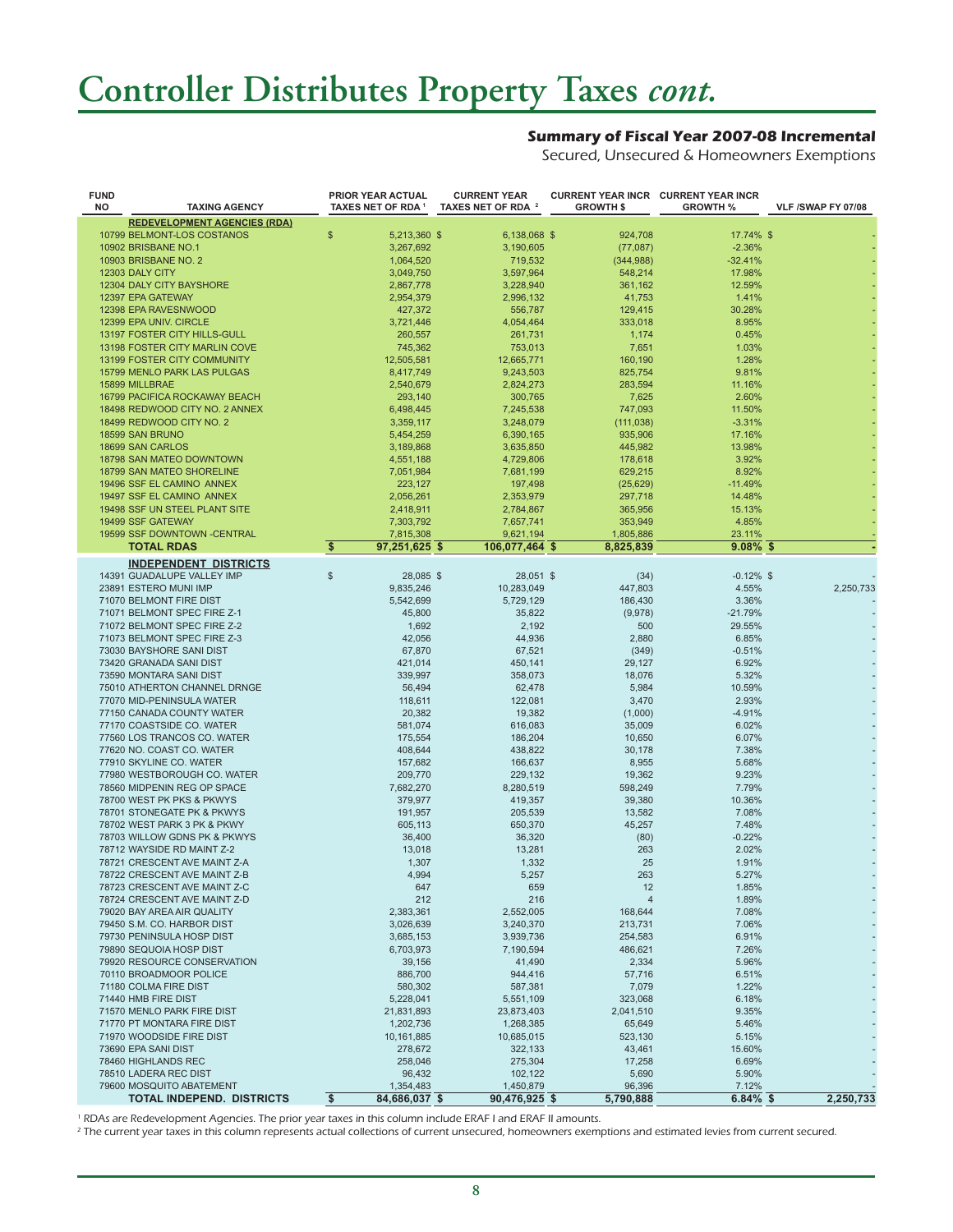### **Growth and Property Tax Allocation by Fund**

(exclusive of Unitary & General Aircraft Revenue)

|                         | TRIPLE FLIP FY<br>07/08 | <b>TOTAL SWAP &amp;</b><br><b>TRIPLE FLIP</b> | <b>CURRENT YR</b><br><b>ALLOCATION NET</b><br><b>OF SB1096</b> | <b>EXCESS ERAF &amp;</b><br><b>DEFICIT NON BASIC</b><br>AID SCHOOLS <sup>3</sup> | <b>CURRENT YEAR</b><br><b>ALLOCATION NET</b><br>OF EXCESS ERAF | PCT OF TOTAL |
|-------------------------|-------------------------|-----------------------------------------------|----------------------------------------------------------------|----------------------------------------------------------------------------------|----------------------------------------------------------------|--------------|
|                         |                         |                                               |                                                                |                                                                                  |                                                                |              |
| \$                      |                         | $-$ \$                                        | $-$ \$<br>6,138,068 \$                                         |                                                                                  | $-$ \$<br>6,138,068.00                                         | 0.4%         |
|                         |                         |                                               | 3,190,605                                                      |                                                                                  | 3,190,605                                                      | 0.2%         |
|                         |                         |                                               | 719,532<br>3,597,964                                           |                                                                                  | 719,532                                                        | 0.1%<br>0.3% |
|                         |                         |                                               | 3,228,940                                                      |                                                                                  | 3,597,964<br>3,228,940                                         | 0.2%         |
|                         |                         |                                               | 2,996,132                                                      |                                                                                  | 2,996,132                                                      | 0.2%         |
|                         |                         |                                               | 556,787                                                        |                                                                                  | 556,787                                                        | 0.0%         |
|                         |                         |                                               | 4,054,464                                                      |                                                                                  | 4,054,464                                                      | 0.3%         |
|                         |                         |                                               | 261,731                                                        |                                                                                  | 261,731                                                        | 0.0%         |
|                         |                         |                                               | 753,013                                                        |                                                                                  | 753,013                                                        | 0.1%         |
|                         |                         |                                               | 12,665,771                                                     |                                                                                  | 12,665,771                                                     | 0.9%         |
|                         |                         |                                               | 9,243,503                                                      |                                                                                  | 9,243,503                                                      | 0.7%         |
|                         |                         |                                               | 2,824,273                                                      |                                                                                  | 2,824,273                                                      | 0.2%         |
|                         |                         |                                               | 300,765                                                        |                                                                                  | 300,765                                                        | 0.0%         |
|                         |                         |                                               | 7,245,538<br>3,248,079                                         |                                                                                  | 7,245,538                                                      | 0.5%<br>0.2% |
|                         |                         |                                               | 6,390,165                                                      |                                                                                  | 3,248,079<br>6,390,165                                         | 0.5%         |
|                         |                         |                                               | 3,635,850                                                      |                                                                                  | 3,635,850                                                      | 0.3%         |
|                         |                         |                                               | 4,729,806                                                      |                                                                                  | 4,729,806                                                      | 0.3%         |
|                         |                         |                                               | 7,681,199                                                      |                                                                                  | 7,681,199                                                      | 0.6%         |
|                         |                         |                                               | 197,498                                                        |                                                                                  | 197,498                                                        | 0.0%         |
|                         |                         |                                               | 2,353,979                                                      |                                                                                  | 2,353,979                                                      | 0.2%         |
|                         |                         |                                               | 2,784,867                                                      |                                                                                  | 2,784,867                                                      | 0.2%         |
|                         |                         |                                               | 7,657,741                                                      |                                                                                  | 7,657,741                                                      | 0.5%         |
|                         |                         |                                               | 9,621,194                                                      |                                                                                  | 9,621,194                                                      | 0.7%         |
| \$                      |                         | - \$                                          | - \$<br>106,077,464 \$                                         | ٠                                                                                | \$<br>106,077,464                                              | 7.6%         |
| \$                      |                         | $-$ \$                                        | - \$<br>28,051 \$                                              | 959 \$                                                                           | 29,010                                                         | 0.0%         |
|                         | 1,233,291               | 3,484,024                                     | 13,767,073                                                     | 579,050                                                                          | 14,346,123                                                     | 1.0%         |
|                         |                         |                                               | 5,729,129                                                      |                                                                                  | 5,729,129                                                      | 0.4%         |
|                         |                         |                                               | 35,822                                                         |                                                                                  | 35,822                                                         | 0.0%         |
|                         |                         |                                               | 2,192                                                          |                                                                                  | 2,192                                                          | 0.0%         |
|                         |                         |                                               | 44,936                                                         |                                                                                  | 44,936                                                         | 0.0%         |
|                         |                         |                                               | 67,521                                                         | 25,608                                                                           | 93,129                                                         | 0.0%         |
|                         |                         |                                               | 450,141                                                        | 148,142                                                                          | 598,283                                                        | 0.0%         |
|                         |                         |                                               | 358,073                                                        | 121,464                                                                          | 479,537                                                        | 0.0%         |
|                         |                         |                                               | 62,478                                                         | 3,726                                                                            | 66,204                                                         | 0.0%         |
|                         |                         |                                               | 122,081                                                        | 40,877                                                                           | 162,958                                                        | 0.0%         |
|                         |                         |                                               | 19,382<br>616,083                                              | 208,940                                                                          | 19,382<br>825,023                                              | 0.0%<br>0.1% |
|                         |                         |                                               | 186,204                                                        | 34,230                                                                           | 220,434                                                        | 0.0%         |
|                         |                         |                                               | 438,822                                                        | 146,722                                                                          | 585,544                                                        | 0.0%         |
|                         |                         |                                               | 166,637                                                        | 56,008                                                                           | 222,645                                                        | 0.0%         |
|                         |                         |                                               | 229,132                                                        | 76,271                                                                           | 305,403                                                        | 0.0%         |
|                         |                         |                                               | 8,280,519                                                      | 13,609                                                                           | 8,294,128                                                      | 0.6%         |
|                         |                         |                                               | 419,357                                                        | 11,394                                                                           | 430,751                                                        | 0.0%         |
|                         |                         |                                               | 205,539                                                        | 15,805                                                                           | 221,344                                                        | 0.0%         |
|                         |                         |                                               | 650,370                                                        | 11,153                                                                           | 661,523                                                        | 0.0%         |
|                         |                         |                                               | 36,320                                                         | 3,075                                                                            | 39,395                                                         | 0.0%         |
|                         |                         |                                               | 13,281                                                         | 1,097                                                                            | 14,378                                                         | 0.0%         |
|                         |                         |                                               | 1,332                                                          |                                                                                  | 1,332                                                          | 0.0%<br>0.0% |
|                         |                         |                                               | 5,257<br>659                                                   | 13                                                                               | 5,270<br>659                                                   | 0.0%         |
|                         |                         |                                               | 216                                                            |                                                                                  | 216                                                            | 0.0%         |
|                         |                         |                                               | 2,552,005                                                      | 3,317                                                                            | 2,555,322                                                      | 0.2%         |
|                         |                         |                                               | 3,240,370                                                      | 532,238                                                                          | 3,772,608                                                      | 0.3%         |
|                         |                         |                                               | 3,939,736                                                      | 2,073                                                                            | 3,941,809                                                      | 0.3%         |
|                         |                         |                                               | 7,190,594                                                      | 3,494                                                                            | 7,194,088                                                      | 0.5%         |
|                         |                         |                                               | 41,490                                                         | 2,643                                                                            | 44,133                                                         | 0.0%         |
|                         |                         |                                               | 944,416                                                        | 165,332                                                                          | 1,109,748                                                      | 0.1%         |
|                         |                         |                                               | 587,381                                                        |                                                                                  | 587,381                                                        | 0.0%         |
|                         |                         |                                               | 5,551,109                                                      | 385,784                                                                          | 5,936,893                                                      | 0.4%         |
|                         |                         |                                               | 23,873,403                                                     | 1,498,536                                                                        | 25,371,939                                                     | 1.8%         |
|                         |                         |                                               | 1,268,385                                                      | 101,626                                                                          | 1,370,011                                                      | 0.1%         |
|                         |                         |                                               | 10,685,015                                                     | 746,125                                                                          | 11,431,140                                                     | 0.8%         |
|                         |                         |                                               | 322,133<br>275,304                                             | 105,536<br>44,110                                                                | 427,669<br>319,414                                             | 0.0%<br>0.0% |
|                         |                         |                                               | 102,122                                                        | 20,612                                                                           | 122,734                                                        | 0.0%         |
|                         |                         |                                               | 1,450,879                                                      | 143,386                                                                          | 1,594,265                                                      | 0.1%         |
| $\overline{\mathbf{3}}$ | $1,233,291$ \$          | 3,484,024 \$                                  | $93,960,949$ \$                                                | $5,252,955$ \$                                                                   | 99,213,904                                                     | 7.1%         |

#### **GLOSSARY**

**ERAF** 

Education Revenue Augmentation Fund.

The State passed into law two tax shifts, ERAF I (beginning FY 1992-93) and ERAF II (beginning FY 1993-94) to balance the State budget by shifting local AB8 property tax revenues from counties, cities, special districts and redevelopment agencies to K-12 schools and community colleges. The base ERAF I and II tax shift amounts for each entity were specified by the State based on population and other factors and are adjusted yearly per the incremental growth in property assessed values.

**Revenue Limit**

Every California school district is entitled to a minimum amount of funding per student. Revenue Limit schools receive a property tax share that is less than this limit (approx. \$5,000 per elementary/ middle school student), so the State makes up the difference.

#### **Basic Aid**

These school districts receive more local property tax than the minimum state Revenue Limit, so they are not funded by the State. Basic Aid districts (10 of 24 currently in the County and 60 in the State) get to keep and spend all of the property tax they receive, including that amount in excess of the Revenue Limit.

<sup>3</sup> This represents the remaining balance due to taxing entities after non basic aid schools are funded up to their allowable amounts. FY 2007-08 distribution amounts represents the release of FY 2003-04 reserves, the remaining balance for FY 2006-07 and 50% of FY 2007-08.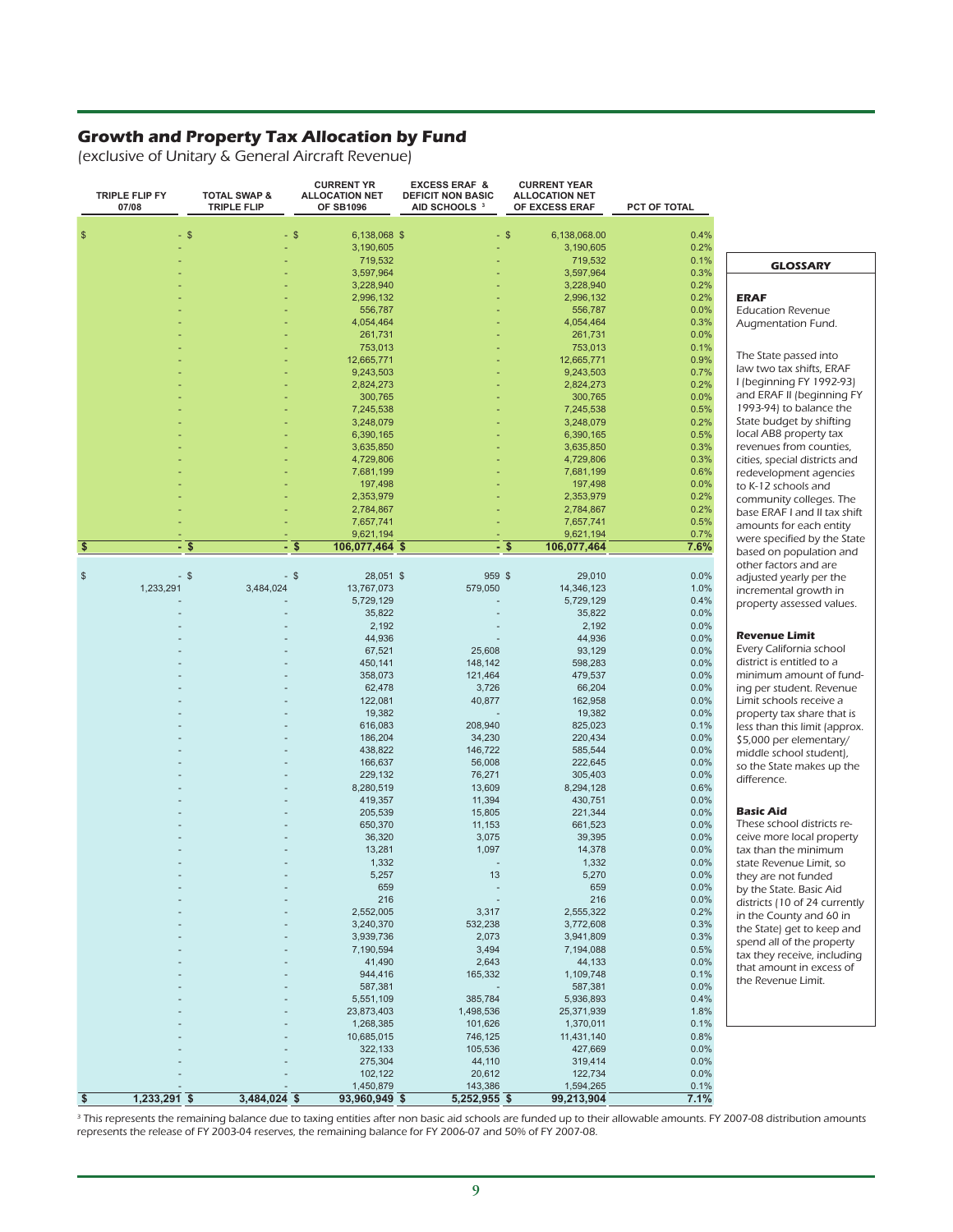# **Controller Distributes Property Taxes** *cont.*

### **Summary of Fiscal Year 2007-08 Incremental**

Secured, Unsecured & Homeowners Exemptions

| <b>FUND</b><br><b>NO</b> | <b>TAXING AGENCY</b>                                            | <b>PRIOR YEAR</b><br><b>ACTUAL TAXES</b><br><b>NET OF RDA 1</b> |            | <b>CURRENT</b><br><b>YEAR TAXES</b><br>NET OF RDA <sup>2</sup> |            |       | <b>CURRENT</b><br><b>YEAR INCR</b><br><b>GROWTH \$</b> | <b>CURRENT</b><br><b>YEAR</b><br><b>INCR</b><br><b>GROWTH</b><br>% | <b>VLF /SWAP FY</b><br>07/08 |
|--------------------------|-----------------------------------------------------------------|-----------------------------------------------------------------|------------|----------------------------------------------------------------|------------|-------|--------------------------------------------------------|--------------------------------------------------------------------|------------------------------|
|                          | <b>DEPENDENT DISTRICTS (COUNTY)</b>                             |                                                                 |            |                                                                |            |       |                                                        |                                                                    |                              |
| 01001                    | <b>FREE LIBRARY</b>                                             | \$                                                              | 13,557,746 | \$                                                             | 14,403,080 | \$    | 845,334                                                | 6.24%                                                              | -\$                          |
| 02000                    | CO. FIRE PROTECTION                                             |                                                                 | 4,286,869  |                                                                | 4,545,082  |       | 258,213                                                | 6.02%                                                              |                              |
| 71400                    | CO. SERVICE AREA#1                                              |                                                                 | 1,778,782  |                                                                | 1,900,863  |       | 122,081                                                | 6.86%                                                              |                              |
| 71560                    | CO. SERVICE AREA#6                                              |                                                                 | 44,146     |                                                                | 49,125     |       | 4,979                                                  | 11.28%                                                             |                              |
| 71568                    | CO. SERVICE AREA#8                                              |                                                                 | 698,812    |                                                                | 758,660    |       | 59,848                                                 | 8.56%                                                              |                              |
| 72140                    | <b>BURLINGAME HILLS SEWER</b>                                   |                                                                 | 46,422     |                                                                | 49,745     |       | 3,323                                                  | 7.16%                                                              |                              |
| 72350                    | <b>EMERALD LAKE HTS SEWER</b>                                   |                                                                 | 11,832     |                                                                | 12,944     |       | 1,112                                                  | 9.40%                                                              |                              |
| 72390                    | <b>FAIR OAKS SEWER</b>                                          |                                                                 | 317,035    |                                                                | 330,166    |       | 13,131                                                 | 4.14%                                                              |                              |
| 72450                    | <b>HARBOR INDUSTRIAL SEWER</b>                                  |                                                                 | 6,138      |                                                                | 6,087      |       | (51)                                                   | $-0.83%$                                                           |                              |
| 72490                    | <b>KENSINGTON SQ SEWER</b>                                      | 8,623                                                           |            | 8,965                                                          |            | 342   |                                                        | 3.97%                                                              |                              |
| 72650                    | OAK KNOLL SEWER                                                 |                                                                 | 2,616      | 2,723                                                          |            | 107   |                                                        | 4.09%                                                              |                              |
| 74210                    | <b>CRYSTAL SPRINGS SANI</b>                                     | 41,597                                                          |            |                                                                | 44,364     | 2,767 |                                                        | 6.65%                                                              |                              |
| 74250                    | DEVONSHIRE CO. SANI                                             |                                                                 | 21,167     |                                                                | 22,581     |       | 1,414                                                  | 6.68%                                                              |                              |
| 74880                    | <b>SCENIC HTS SANI</b>                                          |                                                                 | 1,007      |                                                                | 1,026      |       | 19                                                     | 1.89%                                                              |                              |
| 75050                    | CAMPO BELLO UNIV PK DR                                          |                                                                 | 2,062      |                                                                | 2,192      |       | 130                                                    | 6.30%                                                              |                              |
| 75180                    | <b>COLMA CREEK FLOOD CTRL</b>                                   |                                                                 | 438,001    |                                                                | 463,597    |       | 25,596                                                 | 5.84%                                                              |                              |
| 75181                    | COLMA CREEK FLOOD Z-3                                           |                                                                 | 1,098,149  |                                                                | 1,169,567  |       | 71,418                                                 | 6.50%                                                              |                              |
| 75182                    | COLMA CREEK FLOOD Z-2                                           |                                                                 | 441,859    |                                                                | 451,981    |       | 10,122                                                 | 2.29%                                                              |                              |
| 75183                    | <b>COLMA CREEK FLOOD Z-1</b>                                    |                                                                 | 96,898     |                                                                | 104,112    |       | 7,214                                                  | 7.44%                                                              |                              |
| 75185                    | <b>SAN BRUNO CREEK Z-2</b>                                      |                                                                 | 176,264    |                                                                | 189,670    |       | 13,406                                                 | 7.61%                                                              |                              |
| 75188                    | SAN FRANCISQUITO Z-2                                            |                                                                 | 174,830    |                                                                | 187,884    |       | 13,054                                                 | 7.47%                                                              |                              |
| 75190                    | RAVENSWOOD SLOUGH FL                                            |                                                                 | 4,046      |                                                                | 4,298      |       | 252                                                    | 6.23%                                                              |                              |
| 75370                    | ENCHANTED HILLS DRAINAGE                                        |                                                                 | 1,368      |                                                                | 1,433      |       | 65                                                     | 4.75%                                                              |                              |
| 75460                    | <b>HIGHLANDS DRAINAGE</b>                                       |                                                                 | 355        |                                                                | 379        |       | 24                                                     | 6.76%                                                              |                              |
| 75750                    | E. P. A. DRAINAGE MAINT                                         |                                                                 | 46,084     |                                                                | 62,806     |       | 16,722                                                 | 36.29%                                                             |                              |
| 75760                    | <b>SEQUOIA DRAINAGE</b>                                         |                                                                 | 1,576      |                                                                | 1,635      |       | 59                                                     | 3.74%                                                              |                              |
| 75800                    | UNIVERSITY HTS DRAINAGE                                         |                                                                 | 11,100     |                                                                | 12,037     |       | 937                                                    | 8.44%                                                              |                              |
| 76050                    | <b>BEL AIRE LIGHTING</b>                                        |                                                                 | 34,459     |                                                                | 36,550     |       | 2,091                                                  | 6.07%                                                              |                              |
| 76070                    | <b>BELMONT LIGHTING</b>                                         |                                                                 | 4,052      |                                                                | 4,153      |       | 101                                                    | 2.49%                                                              |                              |
| 76150                    | <b>COLMA LIGHTING</b>                                           |                                                                 | 82,839     |                                                                | 83,842     |       | 1,003                                                  | 1.21%                                                              |                              |
| 76320                    | EL GRANADA LIGHTING                                             |                                                                 | 45,315     |                                                                | 48,006     |       | 2,691                                                  | 5.94%                                                              |                              |
| 76340                    | <b>EMERAL LAKE LIGHTING</b>                                     |                                                                 | 146,860    |                                                                | 155,587    |       | 8,727                                                  | 5.94%                                                              |                              |
| 76370                    | <b>ENCHANTED HILLS LIGHTING</b>                                 |                                                                 | 6,318      |                                                                | 6,791      |       | 473                                                    | 7.49%                                                              |                              |
| 76500                    | LA HONDA LIGHTING                                               |                                                                 | 8,792      |                                                                | 9,189      |       | 397                                                    | 4.52%                                                              |                              |
| 76570                    | <b>MENLO PARK LIGHTING</b>                                      |                                                                 | 170,163    |                                                                | 186,123    |       | 15,960                                                 | 9.38%                                                              |                              |
| 76590                    | <b>MONTARA LIGHTING</b>                                         |                                                                 | 66,223     |                                                                | 69,842     |       | 3,619                                                  | 5.46%                                                              |                              |
| 76750                    | PESCADERO LIGHTING                                              |                                                                 | 6,985      |                                                                | 8,245      |       | 1,260                                                  | 18.04%                                                             |                              |
| 76830                    | RAVENSWOOD LIGHTING                                             |                                                                 | 151,402    |                                                                | 167,389    |       | 15,987                                                 | 10.56%                                                             |                              |
| 79460                    | <b>HIGHLANDS LANDSCAPE</b>                                      |                                                                 | 6,005      |                                                                | 6,491      |       | 486                                                    | 8.09%                                                              |                              |
|                          | TOTAL DEPENDENT DISTRICTS                                       | - \$                                                            | 24,044,797 | $\sqrt[6]{3}$                                                  | 25,569,210 | \$    | 1,524,413                                              | 6.34%                                                              | $\sqrt[6]{3}$                |
|                          | COUNTYWIDE TOTALS \$1,223,284,451 \$1,311,918,735 \$ 88,634,284 |                                                                 |            |                                                                |            |       |                                                        | 7.25%                                                              | \$116,255,421                |

1 RDAs are Redevelopment Agencies. The prior year taxes in this column include ERAF I and ERAF II amounts.

2 The current year taxes in this column represents actual collections of current unsecured, homeowners exemptions and estimated levies from current secured.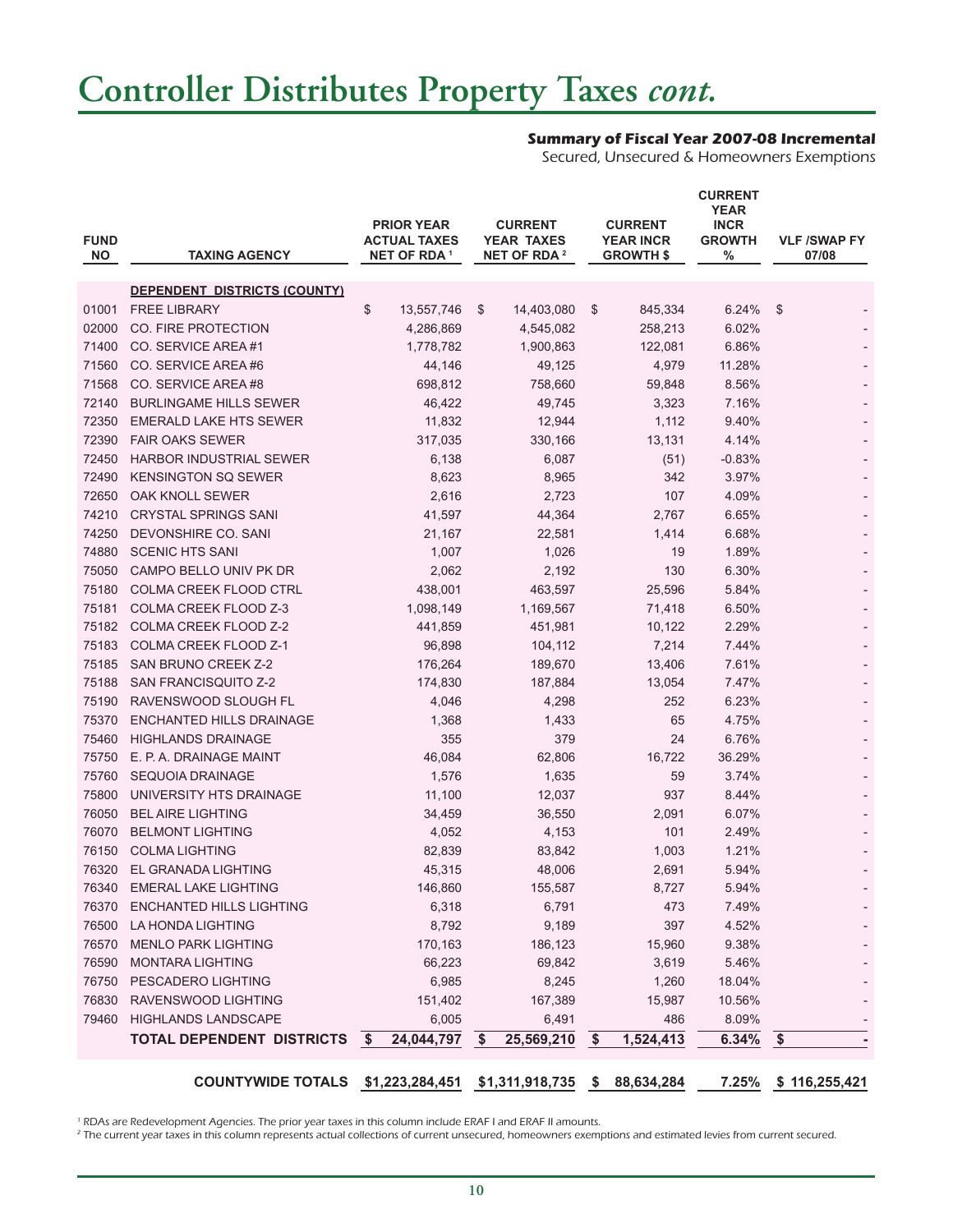#### **Growth and Property Tax Allocation by Fund**

(exclusive of Unitary & General Aircraft Revenue)

|                         | <b>TRIPLE FLIP FY</b><br>07/08 | <b>TOTAL SWAP</b><br>& TRIPLE FLIP | <b>CURRENT YR</b><br><b>ALLOCATION</b><br><b>NET OF SB1096</b> |                         | <b>EXCESS ERAF</b><br><b>&amp; DEFICIT NON</b><br><b>BASIC AID</b><br><b>SCHOOLS 3</b> |                 | <b>CURRENT YEAR</b><br><b>ALLOCATION</b><br><b>NET OF EXCESS</b><br><b>ERAF</b> | <b>PCT OF</b><br><b>TOTAL</b> |                     |
|-------------------------|--------------------------------|------------------------------------|----------------------------------------------------------------|-------------------------|----------------------------------------------------------------------------------------|-----------------|---------------------------------------------------------------------------------|-------------------------------|---------------------|
|                         |                                |                                    |                                                                |                         |                                                                                        |                 |                                                                                 |                               |                     |
| \$                      |                                | \$                                 | \$<br>14,403,080                                               | $\sqrt[6]{\frac{1}{2}}$ | 1,806,392                                                                              |                 | \$16,209,472                                                                    | 1.2%                          | See page 9 for      |
|                         |                                |                                    | 4,545,082                                                      |                         |                                                                                        |                 | 4,545,082                                                                       | 0.3%                          | definitions of      |
|                         |                                |                                    | 1,900,863                                                      |                         |                                                                                        |                 | 1,900,863                                                                       | 0.1%                          | ERAF, Revenue       |
|                         |                                |                                    | 49,125                                                         |                         | 2,835                                                                                  |                 | 51,960                                                                          | 0.0%                          | Limit and Basic     |
|                         |                                |                                    | 758,660                                                        |                         | 2,219                                                                                  |                 | 760,879                                                                         | 0.1%                          | Aid.                |
|                         |                                |                                    | 49,745                                                         |                         | 16,574                                                                                 |                 | 66,319                                                                          | 0.0%                          |                     |
|                         |                                |                                    | 12,944                                                         |                         | 4,299                                                                                  |                 | 17,243                                                                          | 0.0%                          |                     |
|                         |                                |                                    | 330,166                                                        |                         | 113,945                                                                                |                 | 444,111                                                                         | 0.0%                          |                     |
|                         |                                |                                    | 6,087                                                          |                         | 2,250                                                                                  |                 | 8,337                                                                           | 0.0%                          |                     |
|                         |                                |                                    | 8,965                                                          |                         | 3,002                                                                                  |                 | 11,967                                                                          | 0.0%                          |                     |
|                         |                                |                                    | 2,723                                                          |                         | 948                                                                                    |                 | 3,671                                                                           | 0.0%                          |                     |
|                         |                                |                                    | 44,364                                                         |                         | 15,101                                                                                 |                 | 59,465                                                                          | 0.0%                          |                     |
|                         |                                |                                    | 22,581                                                         |                         | 7,524                                                                                  |                 | 30,105                                                                          | 0.0%                          |                     |
|                         |                                |                                    | 1,026                                                          |                         | 359                                                                                    |                 | 1,385                                                                           | 0.0%                          |                     |
|                         |                                |                                    | 2,192                                                          |                         | 371                                                                                    |                 | 2,563                                                                           | 0.0%                          |                     |
|                         |                                |                                    | 463,597                                                        |                         | 45,570                                                                                 |                 | 509,167                                                                         | 0.0%                          |                     |
|                         |                                |                                    | 1,169,567                                                      |                         | 60,865                                                                                 |                 | 1,230,432                                                                       | 0.1%                          |                     |
|                         |                                |                                    | 451,981                                                        |                         | 28,487                                                                                 |                 | 480,468                                                                         | 0.0%                          |                     |
|                         |                                |                                    | 104,112                                                        |                         | 9,091                                                                                  |                 | 113,203                                                                         | 0.0%                          |                     |
|                         |                                |                                    | 189,670                                                        |                         | 11,226                                                                                 |                 | 200,896                                                                         | 0.0%                          |                     |
|                         |                                |                                    | 187,884                                                        |                         | 17,708                                                                                 |                 | 205,592                                                                         | 0.0%                          |                     |
|                         |                                |                                    | 4,298                                                          |                         | 1,246                                                                                  |                 | 5,544                                                                           | 0.0%                          |                     |
|                         |                                |                                    | 1,433                                                          |                         | 140                                                                                    |                 | 1,573                                                                           | 0.0%                          |                     |
|                         |                                |                                    | 379                                                            |                         | 126                                                                                    |                 | 505                                                                             | 0.0%                          |                     |
|                         |                                |                                    | 62,806                                                         |                         | 3,371                                                                                  |                 | 66,177                                                                          | 0.0%                          |                     |
|                         |                                |                                    | 1,635                                                          |                         | 932                                                                                    |                 | 2,567                                                                           | 0.0%                          |                     |
|                         |                                |                                    | 12,037                                                         |                         | 1,333                                                                                  |                 | 13,370                                                                          | 0.0%                          |                     |
|                         |                                |                                    | 36,550                                                         |                         | 17,114                                                                                 |                 | 53,664                                                                          | 0.0%                          |                     |
|                         |                                |                                    | 4,153                                                          |                         | 1,728                                                                                  |                 | 5,881                                                                           | 0.0%                          |                     |
|                         |                                |                                    | 83,842                                                         |                         | 32,003                                                                                 |                 | 115,845                                                                         | 0.0%                          |                     |
|                         |                                |                                    | 48,006                                                         |                         | 4,214                                                                                  |                 | 52,220                                                                          | 0.0%                          |                     |
|                         |                                |                                    | 155,587                                                        |                         | 60,664                                                                                 |                 | 216,251                                                                         | 0.0%                          | This allocation     |
|                         |                                |                                    | 6,791                                                          |                         | 2,597                                                                                  |                 | 9,388                                                                           | 0.0%                          | does not include    |
|                         |                                |                                    | 9,189                                                          |                         | 4,186                                                                                  |                 | 13,375                                                                          | 0.0%                          | \$16.8 million      |
|                         |                                |                                    | 186,123                                                        |                         | 83,715                                                                                 |                 | 269,838                                                                         | 0.0%                          |                     |
|                         |                                |                                    | 69,842                                                         |                         | 34,883                                                                                 |                 | 104,725                                                                         | 0.0%                          | of Unitary &        |
|                         |                                |                                    | 8,245                                                          |                         | 3,997                                                                                  |                 | 12,242                                                                          | 0.0%                          | General Aircraft    |
|                         |                                |                                    | 167,389                                                        |                         | 75,157                                                                                 |                 | 242,546                                                                         | 0.0%                          | taxes which are     |
|                         |                                |                                    | 6,491                                                          |                         | 328                                                                                    |                 | 6,819                                                                           | $0.0\%$                       | distributed under   |
| $\overline{\mathbf{r}}$ |                                | $\overline{\$}$                    | \$<br>25,569,210                                               | $\overline{\$}$         | 2,476,500                                                                              | $\overline{\$}$ | 28,045,710                                                                      | $2.0\%$                       | different formulas. |
| \$                      | 35,818,779                     | $\sqrt{5}$                         | $-$ \$1,311,918,734 \$                                         |                         | 83,617,643                                                                             |                 | \$1,395,536,377                                                                 | 100.0%                        |                     |

<sup>3</sup> This represents the remaining balance due to taxing entities after non basic aid schools are funded up to their allowable amounts. FY 2007-08 distribution amounts represents release of FY 2003-04 reserves, the remaining balance for FY 2006-07 and 50% of FY 2007-08.